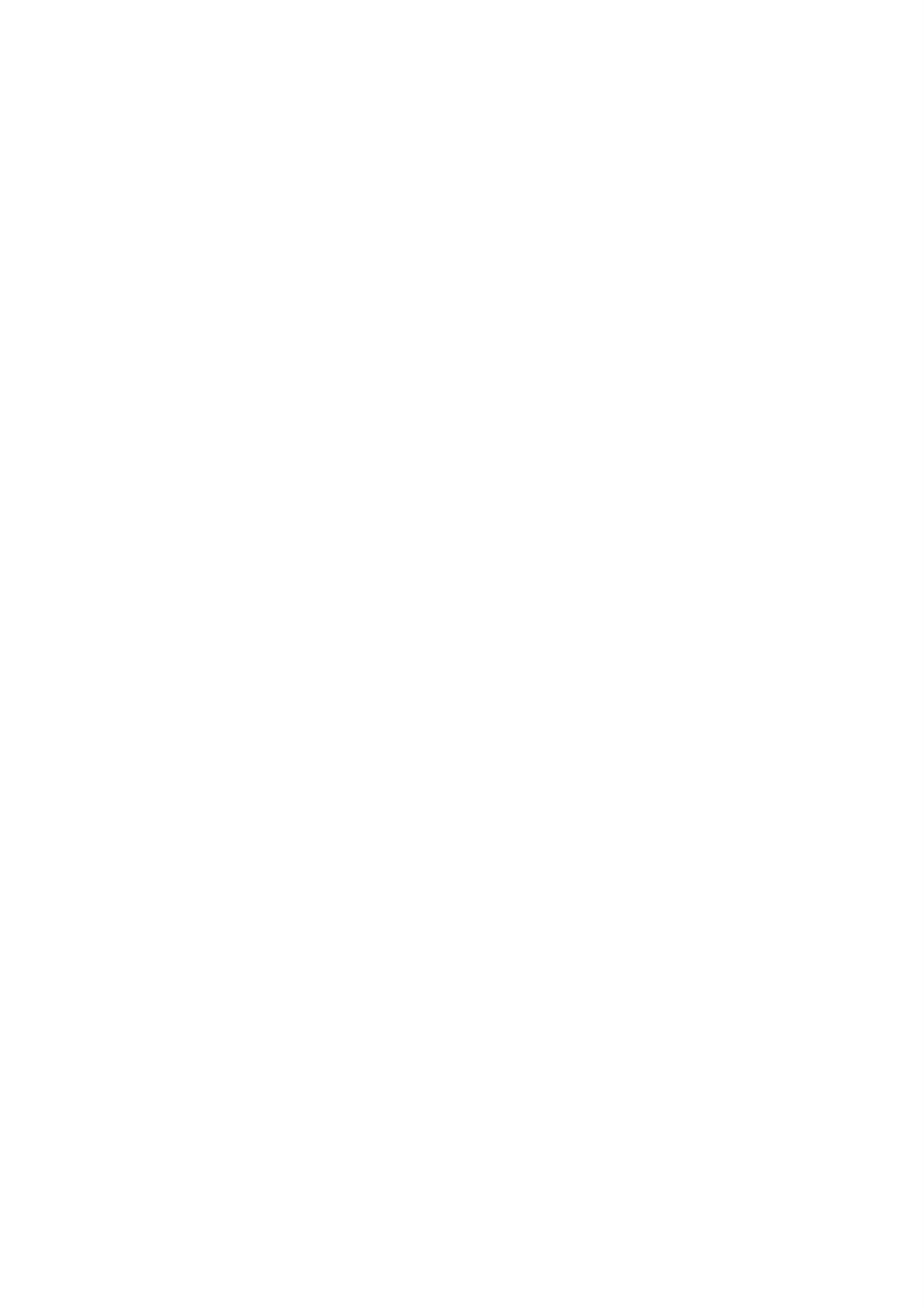# Hypotheticality and the New Challenges: The Pathfinder Role of Nuclear Energy

#### **WOLF HAFELE**

To those who for many years have been active in the promotion of nuclear energy, the opposition of the public to the large-scale application of peaceful nuclear energy has come as a surprise. The experience of public hearings and face-to-face discussions with the opponents of nuclear energy has made them aware of modes of thought and criteria of judgement which they had not encountered previously. It is now necessary to reflect on these alternative modes of thought and judgement in order to arrive at new ones, and, by so doing, to improve the basis for rational action.

Further, it appears that these alternative modes of thought and judgement and the responses which should be called forth by them do not arise on the occasion of large-scale uses of peaceful applications of nuclear energy alone. The new modes of thought which are being generated in consequence of the opposition are only adumbrations of a broader and more general development in thinking about science and technology. In this paper, I attempt to exemplify this development. I will begin with a brief account of the development of nuclear energy.

#### *The Development of Nuclear Energy*

The development of the peaceful applications of nuclear energy was related to its military applications in various degrees which changed with the times and which were different in various parts of the world. Originally basic scientific and technological research was to the forefront. But, more and more, the technological problems of large nuclear components, facilities and plants were the ones which attracted both scientists and engineers and funds for research and development. It was frorn this development of nuclear energy that the phenomenon of "big science " emerged as a new form of scientific organisation and as a new category of thought about science policy. The use of nuclear power for the production of electricity had to be competitive with fossil fuels, which in the 1950s and 1960s were temporarily cheap. It was thought that even if nuclear power turned out not to be fully competitive, fossil power would continue to be available inexpensively and in any amount desired. The drive for the development of nuclear power came also from an unquestioned belief in the desirability of technological innovation. This was particularly the case in the highly industrialised states without nuclear weapons.'

**1** Hafele. Wolf and Seetzen, Jiirgen, " Prioritaten der Grossfonchung " in Grossner.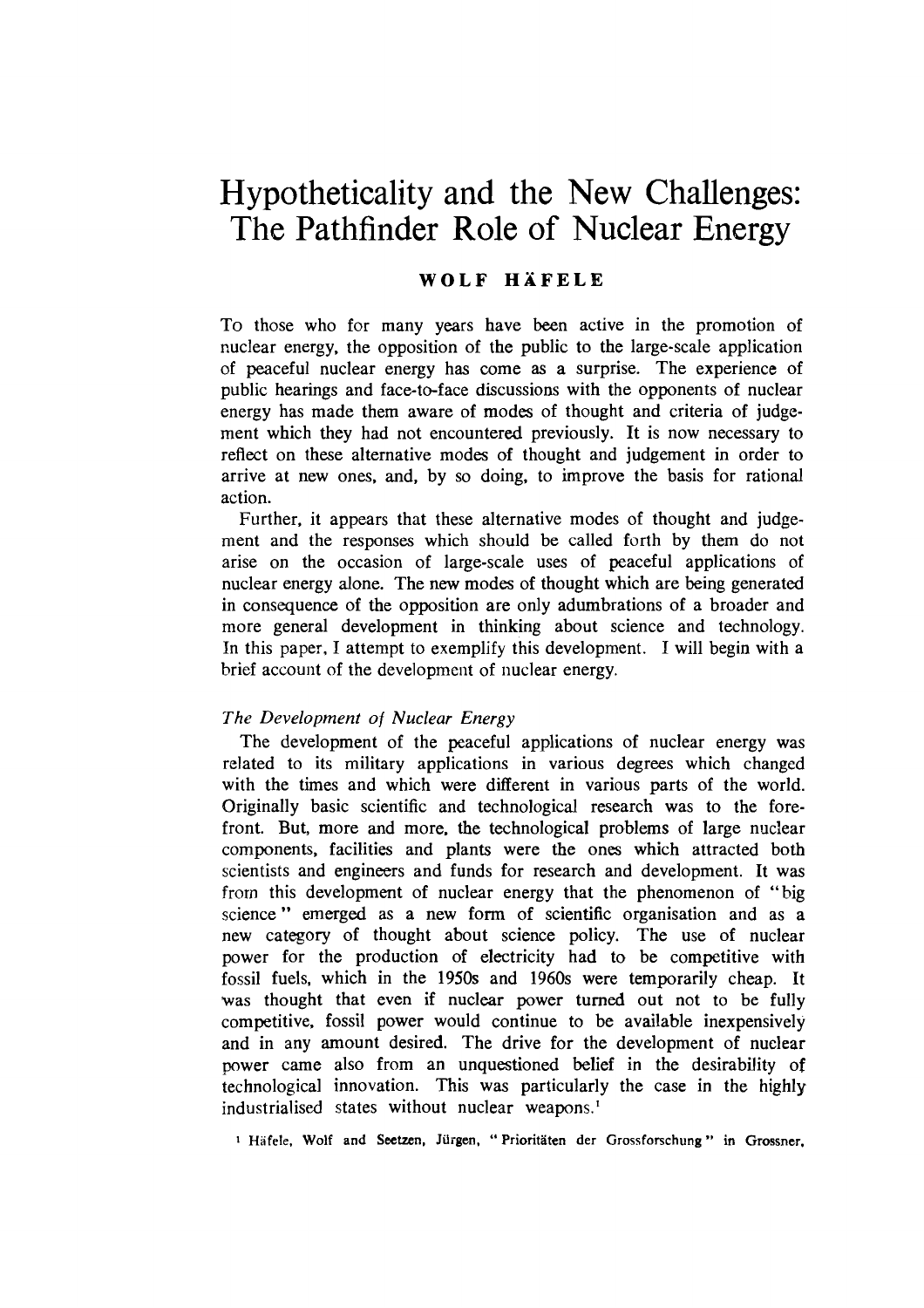#### 3 **03** *Wolf Hafele*

The order for the Oyster Creek nuclear power plant given to the General Electric Company by the Jersey Central Power and Light Company promoted the commercial breakthrough towards nuclear power. Since then, 150,000 MWe have been firmly ordered, have been under construction or in operation in the United States. The corresponding figures for Germany and Japan are 13,000 MWe and 15,000 MWe. Practically **all** of these are light water reactors (LWR's). In Great Britain and France, experience in the design, construction and operation of gas-cooled, graphite-moderated reactors, which demonstrates a remarkable technological capacity, has been considerable. However, it was not possible to translate this experience into a commercially feasible operation.

The development of reactors must be accompanied by the establishment of a fuel industry, the operation of which is commercially feasible. Since fuel elements have to be available prior to the operation of power plants, such a nuclear fuel industry is now being established. The problem here is the minimum size of the fabrication plant. To meet this requirement a single fabrication plant has to serve several thousand megawatts of nuclear power plant capacity. For many decades, enrichment will continue to be necessary since the present nuclear power plants make use of cnricbed uranium. Thus far, the gaseous diffusion process has been demonstrated as technologically and economically feasible. In the years to come, such feasibility may also be expected for the centrifuge process. In addition, the nozzle process must be mentioned. Again, a large capacity of nuclear power plants to be served is required to make enrichment a practical economic undertaking.

After irradiation in such nuclear power plants, the spent fuel elements must be chemically reprocessed; such reprocessing is therefore a late step. Again, for commercial feasibility, the power plant capacity must be several thousand megawatts. The number of commercial reprocessing plants in operation today is still very small. Their technological feasibility has been demonstrated in the past, even though the scale of these demonstrations was limited. If reprocessing is to be done on a very large scale, the feedback into the ecosphere will also be very large. This, in my judgement, will lead to an extension of today's technology. This extension does not appear to be a problem of technological feasibility: it is a matter of efl'nrt and of funds.

li chemical reprocessing is a late step, the final stage of waste disposal is an even later one. If very large-scale reprocessing probably requires an extension of today's technology, this--to say the least-also holds for the technology of the disposal of final waste. Disposal in adequately selected

Claus, et al. (eds.), Das 198. Jahrzehnt: Eine Team-Prognose für 1970 bis 1980<br>(Hamburg: Christian Wegener Verlag, 1969), pp. 407–435; Servan-Schreiber, Jean-Jacques, *Le Defi Amdrican* **(Paris: Denoel,** *1967).*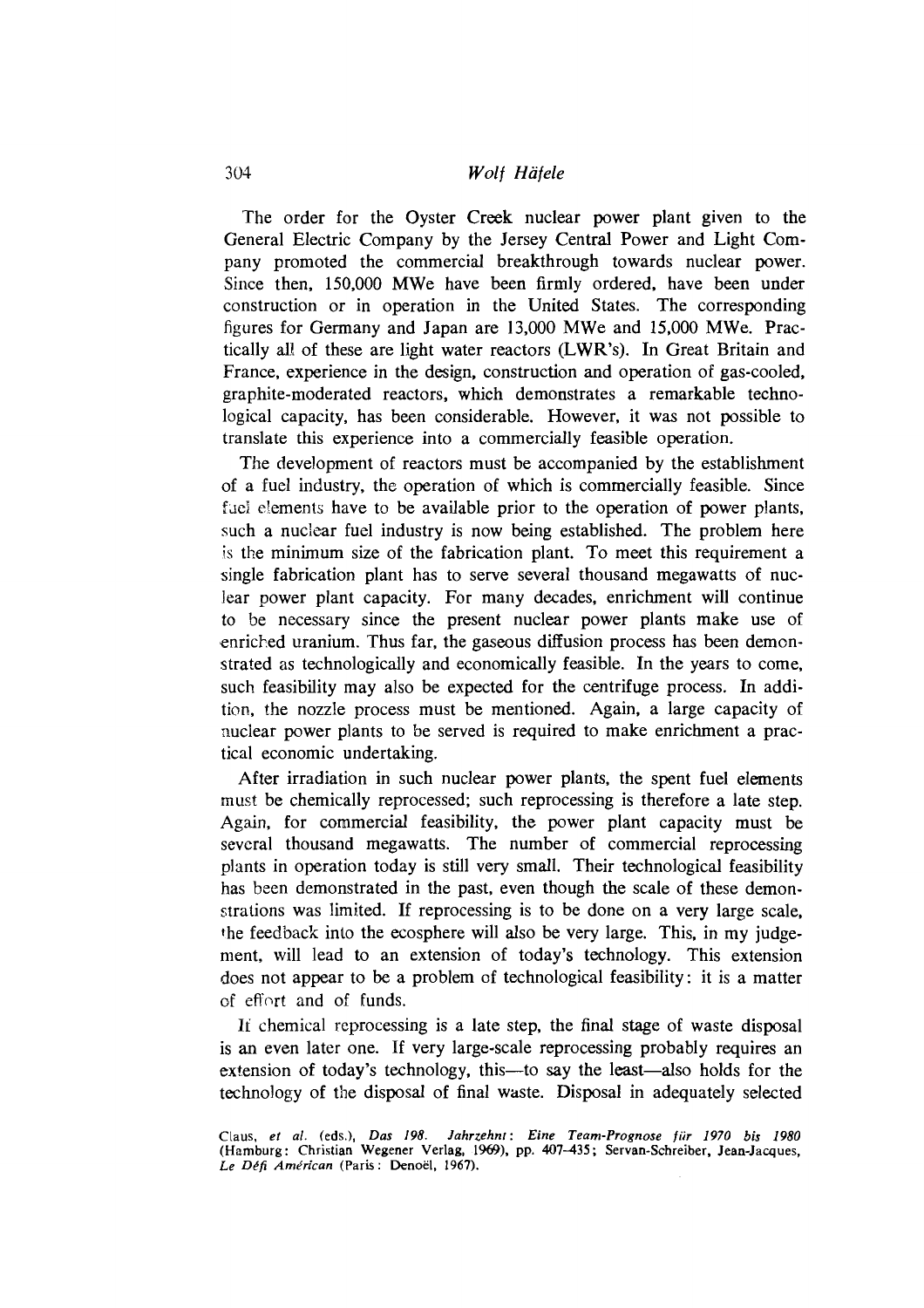salt mines seems a suitable approach to this problem, and demonstration plants are being operated today.<sup>2</sup>

The picture of the peaceful application of nuclear energy for the economically competitive production of electricity is, therefore, today rather a simple one. **LWR** nuclear power plants are commercially feasible and are being installed and operated on a large scale. Those parts of the nuclear fuel cycle which must be carried out prior to. or at the same time as, the start of the operation of power plants are now commercially feasible also. Those parts of the nuclear fuel cycle which come into the picture only after the combustion of fuel elements require, in my judgement, an extension of present-day technology. The later they come into the process, the more they require the extension; such an extension is feasible. If, in the past, the nuclear power plant was the main target for research and development, in the future it will be that part of the fuel cycle which, in time, is last.

A similarly positive assessment can be made for commercial ships operating under nuclear power. The United States. the Soviet Union, Germany, and, soon also. Japan have or will have demonstrated the successful operation of such ships.

Only 10 years ago the picture was by no means as clear. There was an overwhelmingly large variety of competing types of nuclear power plants and the various features of the fuel cycle were not so readily discernible. There are now essentially two types of nuclear power plants which have evolved as second generation counterparts of the **LWR.** These are the high temperature, gas-cooled reactor, and the fast breeder reactor. I need not elaborate on the technical details, but will observe only that high ternperature, gas-cooled reactors are capable of providing nuclear power at temperatures of 1,000°C. and more. This has certain advantages if electricity is to be produced. But the main thing is that, by virtue of high temperatures, nuclear power becomes applicable as chemical process heat. This means an extension of nuclear power beyond the production of electricity. In order to appreciate this feature fully one must realise that only roughly 25 per cent. of the total demand for primary energy is a demand for the production of electricity. The remaining 75 per cent. go in roughly equal parts into the sectors of transportation, domestic, and other industrial uses. The advantage of the high temperature, gas-cooled reactor is that it can make nuclear power applicable to these sectors.

The fast breeder reactor places the provision of fuel for nuclear power on a completely different basis. Fast breeder reactors extract on average roughly 100 times more energy from a given amount of natural uranium than can other nuclear reactors, including the high temperature, gas-cooled

<sup>&</sup>lt;sup>2</sup> Wittenzellner, **R**., "Storage of Solid Radioactive Waste", and Tuohny, T., "Managing Liquid Radioactive Waste", discussions on the storage of nuclear waste, 20 September, 1973, at the 17th Regular Annual Session of the **Vienna, 18-24 September, 1973 (proceedings to be published).**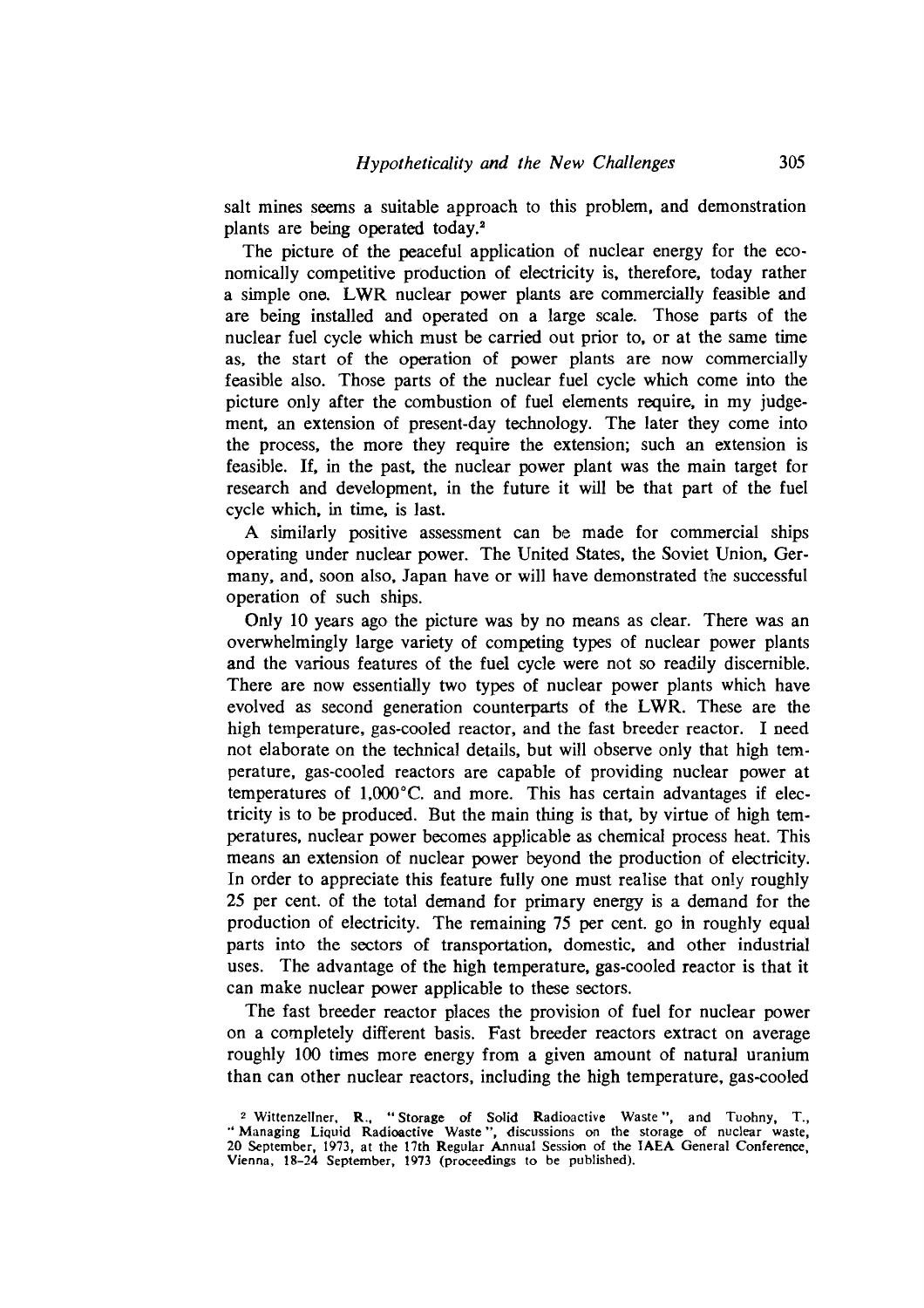reactor. In the short term, this results in a remarkable stability in the price of uranium ore. At present ore prices, only one thousandth of the cost of generating electricity arises from the provision of ores. As a result, almost any uranium price can be afforded. This implies that even those ores which are of average richness can be processed. In the long run, this leads to a situation where nuclear power is capable of providing enough energy for several hundred thousand, if not million, years. The LWR of today can do that only for some decades. Both the high temperature reactor and the fast breeder complement the LWR remarkably well, and strategies can be identified which will ease the transition from market situations in the present day to world-wide problems of energy demand and supply in the future.<sup>3</sup>

In discussing the present position of nuclear energy, the element of time must be emphasised. The development of nuclear energy originally had a highly complex and sometimes disturbing appearance. Consideration of the temporal aspect led to a process of selection, in the course of which the valid parts of this development became evident. Those who were involved had to be educated and again this required time. For instance. it was through a step-by-step process that the electricity-producing firmsand national laboratories too-came to understand how to act in the development of nuclear power. Over and above all this, there is an inherent temporal dimension to such complex technological and organisational developments.

Large and complex developments have to pass over three thresholds. The first of these is the threshold of scientific feasibility: in the development of nuclear power for peaceful applications, the principal step towards scientific feasibility was taken by Enrico Fermi as early as 1943. The definitive consolidation of these steps occurred between 1943 and 1950. The second threshold is that of technological and industrial feasibility: to pass this threshold is a step the size of which is often underestimated. In the development of light water reactors in the United States this step comprised the successful establishment and operation of the **Dresden.**  Yankee, and Indian Point-roughly 200 MWe-demonstration plants; in Western Germany, the plants at Obrigenheim and Lingen performed this function. The significance of operating these demonstration plants only began to be clearly evident in the early 1960s. In other words. it required nearly two decades to pass from the threshold of scientific feasibility to the threshold of technological and industrial feasibility. Fast breeder reactors and high temperature, gas-cooled reactors are passing the latter threshold only now.

The third threshold is that of economic and commercial feasibility. As a result of its complexity, this appears to be the most difficult threshold to

**<sup>3</sup> Hlfele, Wolf and Schikorr, Winfried,** " **Reactor Strategies and the Energy crisis** " **IAEA Study Group on Reactor Strategy Calculations, Vienna, 5-9 November, 1973 (proceedings to be published).**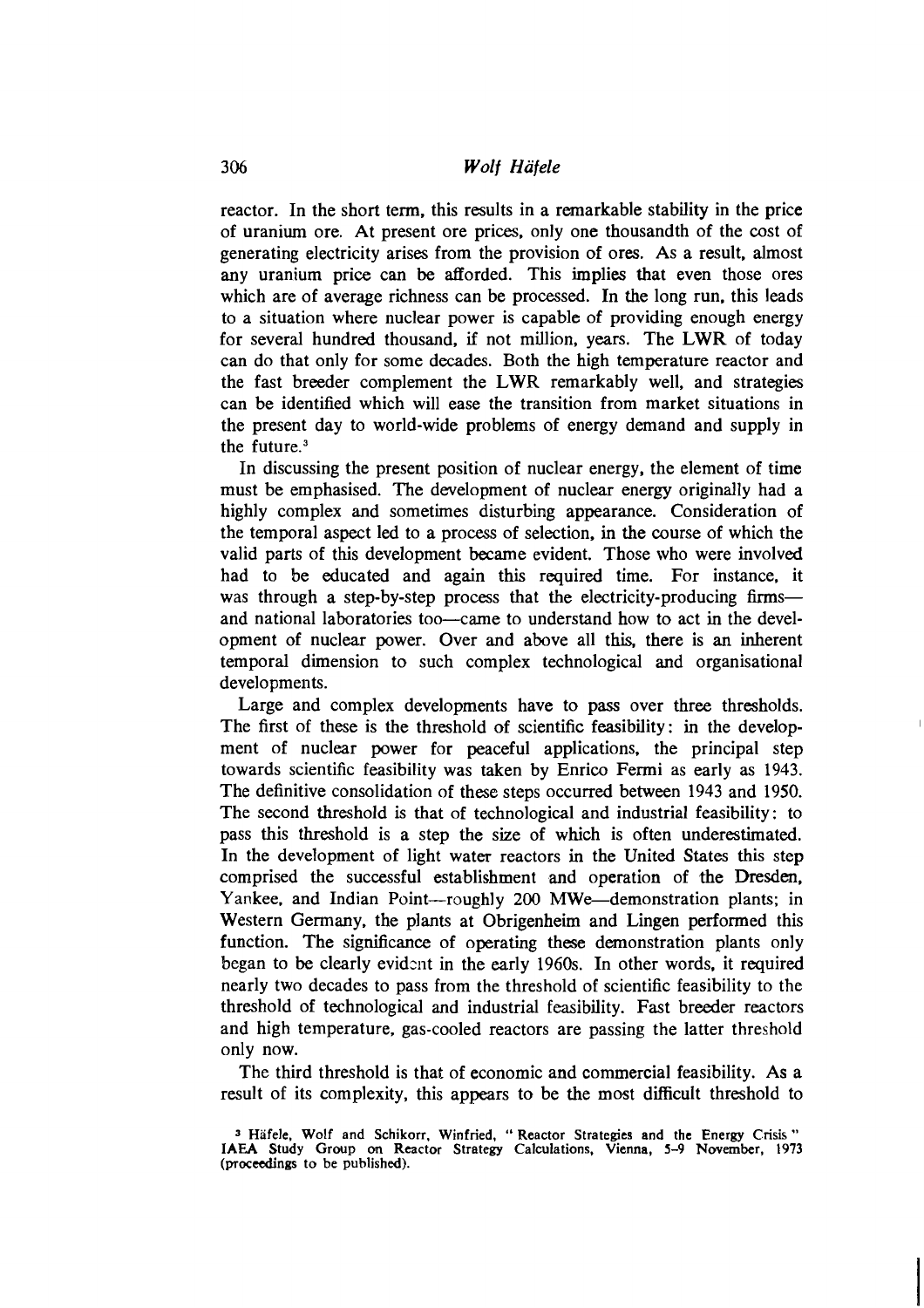those who have lived through the various stages of such a development. Let us recall that there were quite a number of reactor types which were technologically and industrially feasible but which were unable to pass over the third threshold. This is true for instance of the gas-cooled, graphite-moderated, natural uranium reactors which were developed in the United Kingdom and France. Economic and commercial feasibility implies that industry is able to sell its product at competitive prices without public subsidy. It also requires that the utility companies must be able and willing to place orders necessary for such very large-scale industrial projects and that the governmental bodies must have taken the necessary regulatory measures. It is this last step which turns out to be of outstanding importance. In the United States and, for instance, in Western Germany, acceptance of their appropriate roles and responsibilities by the various partners involved has been a long and sometimes complicated process.

Even now, about **30** years after Enrico Fermi's historic accomplishment. the process has not come to an end. The larger public has recently begun to realise the dimensions of this development. It is assuming a role in the third stage of the development which it did not accept in the first two phases. The objections to nuclear power which have been raised by certain parts of the larger public must therefore be taken seriously and fully understood.

#### **0** *b jections to Peaceful Nuclear Energy*

These objections have arisen during recent years not only in the United States but also in Western Germany, Sweden, Switzerland, the Netherlands and Japan. It may be observed in passing that such opposition has not taken place-or at least not to such an extent-in Canada, the United Kingdom, France, Italy, and certain other countries. Generally speaking. the main objections to peaceful nuclear power appear to be the following: (1) the routine operation of nuclear power plants creates dangers of radiation; (2) if nuclear power is produced on a large scale, it is impossible to exclude the risk of a major accident, resulting in even greater dangers of radiation; **(3)** since fissile material can be used for both peaceful and non-peaceful purposes, there is a risk, in handling large amounts of fissile material, of the illegal diversion of such fissile material; (4) the operation of nuclear power plants necessitates the storage and disposal of radioactive wastes for periods of time which exceed human experience; (5) the large-scale operation of nuclear power plants involves the handling of large amounts of plutonium which must be kept out of the ecosphere; (6) the operation of nuclear power plants results in the production of large amounts of waste heat; **(7)** the erection of nuclear power plants requires too much land; and (8) the demand for more energy which is to be met by nuclear power is not real but is a product of manipulation.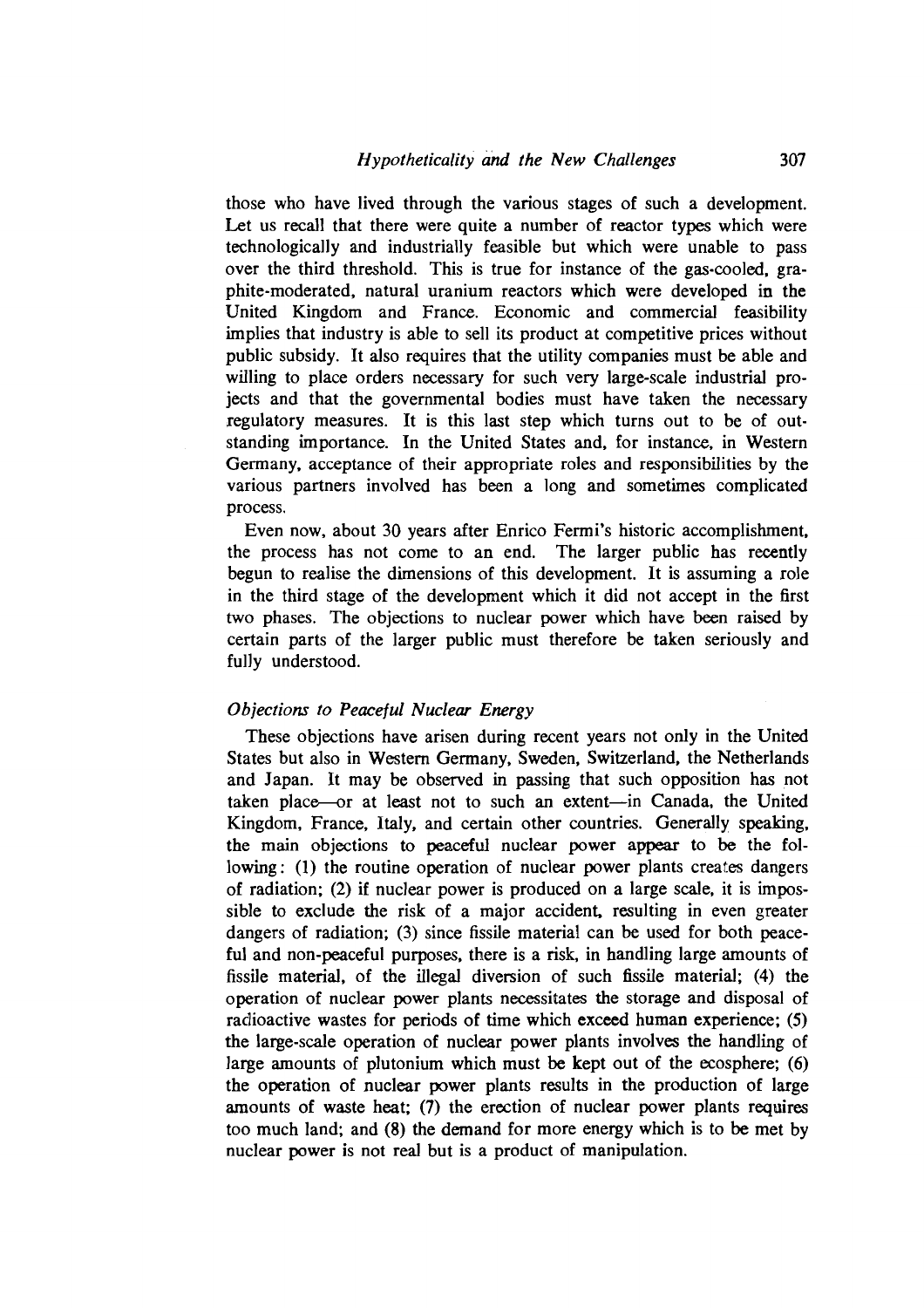These objections must be met. Many writers have been doing this over the past few years,<sup> $\pm$ </sup> but this is not the task to which I am addressing myself in this paper. Rather, I wish to reflect on these arguments and to consider them in new categories, which will allow for a better understanding not only of the objections but also of the answers. To this end, I will consider more specifically a few of the objections.

*The Routine Operation of Nuclear Power Plants: Today's routine* operation of nuclear power plants leads to a radiation danger which is smaller than 5m rem/year. Recently it has also been made mandatory for LWRs to make the radiation danger smaller than 5m rem/year; the regulation said " as low as practicable." The question now is whether such a limit is acceptable. Originally the regulatory limit was  $170m$  rem/year, but the practice was not to exceed 5m rem/year. A large margin therefore evolved. Dr. Gofman and Dr. Tarnplin then made it a point to argue that not only the practical value but the regulatory limit as well should be correspondingly low. Their argument was as follows: there is experimental evidence to show that applying 1 rem induces about 20 additional cases of leukaemia per million persons. The relevant experiments were made at about 50 rem or more. If all kinds of cancer besides leukaemia are taken into account, the figure may be as high as 120 persons per rem per million persons. Then they calculated the number of cases of cancer by straightforward algebra, considering only 0.17 **rem** /year (i.e.. 170m rem /year) and 200 million persons (equalling the population of the United States). This leads to  $17 \times 10^{-2} \times 2 \cdot 10^{-8} \times 120 \times 10^{-6} \sim 4,000$  additional cases of cancer. Their conclusion was that this figure is too high? A tremendous public debate resulted with much talk about the effects of poisonous nuclear power. It also led to new regulations by which a formal interpretation of the wording " as low as practicable " was required. The regulation now provides that the radiation danger be smaller than 5m rem/ year.<sup>6</sup> This figure leads to 120 cases instead of 4,000.

The question necessarily arises: why is that the right figure? There is of course no answer to this. One cannot argue in the domain of absolute figures—comparisons by means of a yardstick are the only reasonable pro-

<sup>&</sup>lt;sup>4</sup> See, for instance, "The Nuclear Controversy in the USA", International Workshop, Lucerne, Switzerland, 30 April-3 May, 1972, sponsored by the Swiss Association for Atomic Energy in cooperation with the United States At *Aromwirtschaft-Atonltcchnik.* 

<sup>&</sup>lt;sup>5</sup> Actually, the figure which Drs. Gofman and Tamplin were talking about referred to 30.000 persons, because they employed a different set of medical data. But this does not influence the logic of the argument presented here. Gofman, J. W and Tamplin, A. R., Poisoned Power: The Case against Nuclear Power Plants (Emmäus, Pennsylvania: Rodall Press, 1971).

<sup>&</sup>lt;sup>6</sup> United States Atomic Energy Commission, " Proposed Rule Making, Licensing of Production and Utilization Facilities. Light-Water-Cooled Nuclear Power Reactors. /10 CFR<br>Part 50/ ", *Federal Register*, XXXVI, 111 (June 1971). See also, United States Atomic<br>Energy Commission, " As Low as Practicable Numbe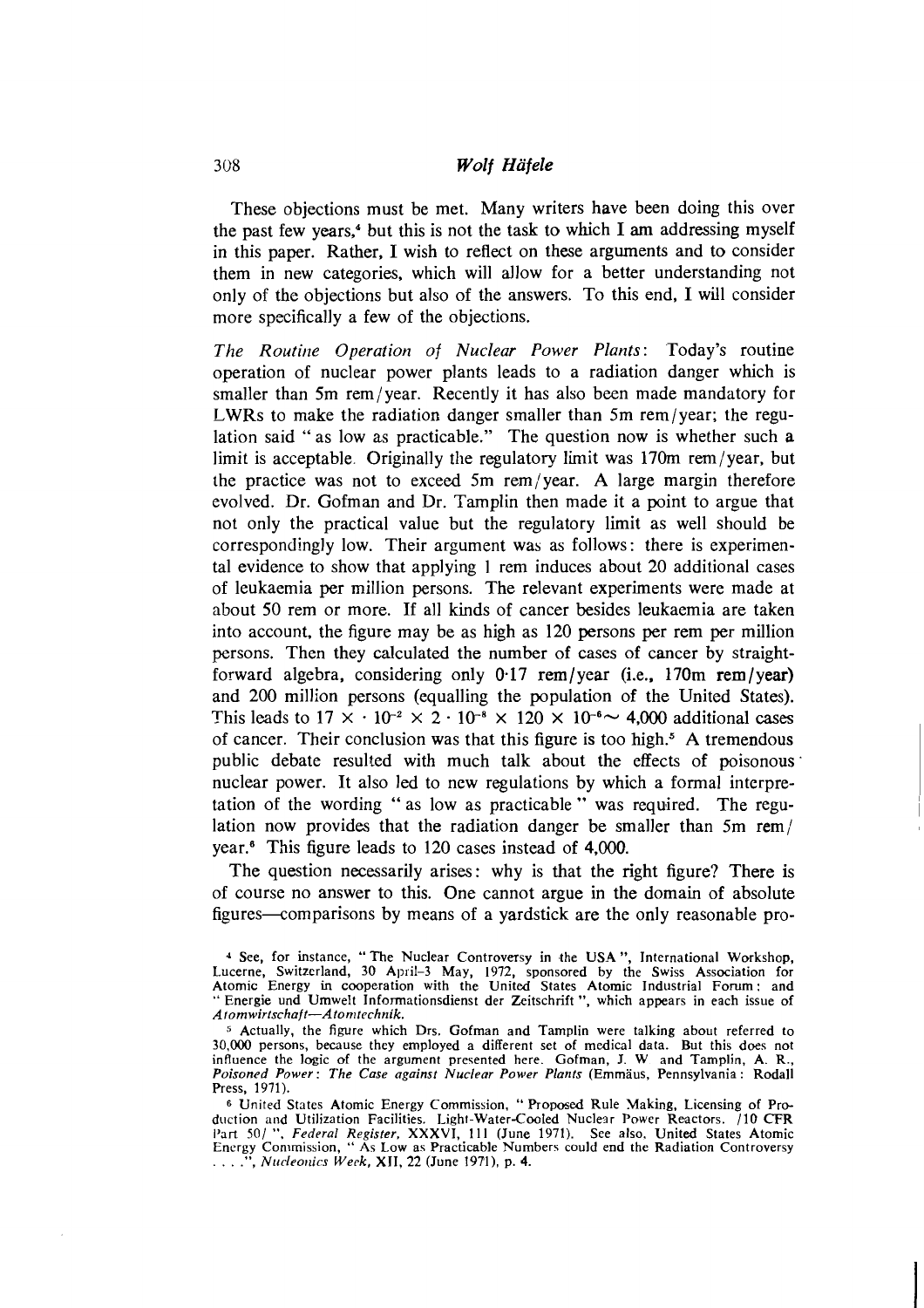cedure. Such a yardstick can only come from placing the problem in the setting of nature. The "natural" radiation is, on average, 120m rem/ year. The variation of that figure is high. Changing positions on the surface of the earth can easily lead to an increase of 50 $m$  rem/year. This is the case if one moves, for example, from Pittsburgh to the Smoky Mountains in the United States. Similarly, living in a concrete building leads to an increase of roughly  $20m$  rem/year. In view of both, the average value and the variation of the natural radiation, 5m rem/year is a small figure. "Embedding" the problem into the normal conditions of life therefore does provide a yardstick. Similarly, one should make the comparison with the number of cancer cases which ordinarily occur. In the United States. there are 300.000 cases per year, so it is this figure against which the additional number of 4.000, or 120. as the case may be, must be assessed.

Many of the opponents of nuclear energy now say that statistical considerations are inhuman, and that any additional life which is "willingly" sacrificed is too much. Human beings have names. But this argument, by virtue of the simple algebra given above. implies a causal relation between the additional 5m rem/vear and the additional 120 cases of cancer. While experimental evidence for this causal relation can be demonstrated, at the level of 50 rem, i.e.. the ten-thousandfold value, this is certainly not the case at 5m rem. It is a problem of the extrapolation to low rates of dosage. Such an extrapolation is very hypothetical because there is no way of proving it experimentally. Further, such re-extrapolation requires that all other parameters be held constant. There is no individual, with a name, for whom this can be done. It is obvious that entering the hypothetical domain leads into strenuous debates which become so animated because they can never be resolved. "Embedding " is the way out of this dilemma. The normal conditions of life provide a yardstick or standard.

The International Committee on Radiological Protection (ICRP) deals with standards by establishing limits of radiological dosage on an international basis. This requires understanding the causal relations between rates of dosage and damage. Understanding these causal relations, however, is only one side of the coin. The other side of the coin is the standard of what is acceptable. This, too, is done through the process of "embedding ". The ICRP shows it is aware of this by making the following observation :

Any exposure to radiation is assumed to entail a risk of deleterious effects. However, unless man wished to dispense with activities involving exposures to ionizing radiations, he must recognize that there is a degree of risk and must limit the radiation dose to a level at which the assumed risk is deemed to be acceptable to the individual and to society in view of the benefits derived from such activities.<sup>7</sup>

**<sup>7</sup> ICRP. "Recommendations of the International Commission on Radiological Protections** ", **ICRP** *Publication,* **pt. 9, A (34) (Oxford** : **Pergamon Press).**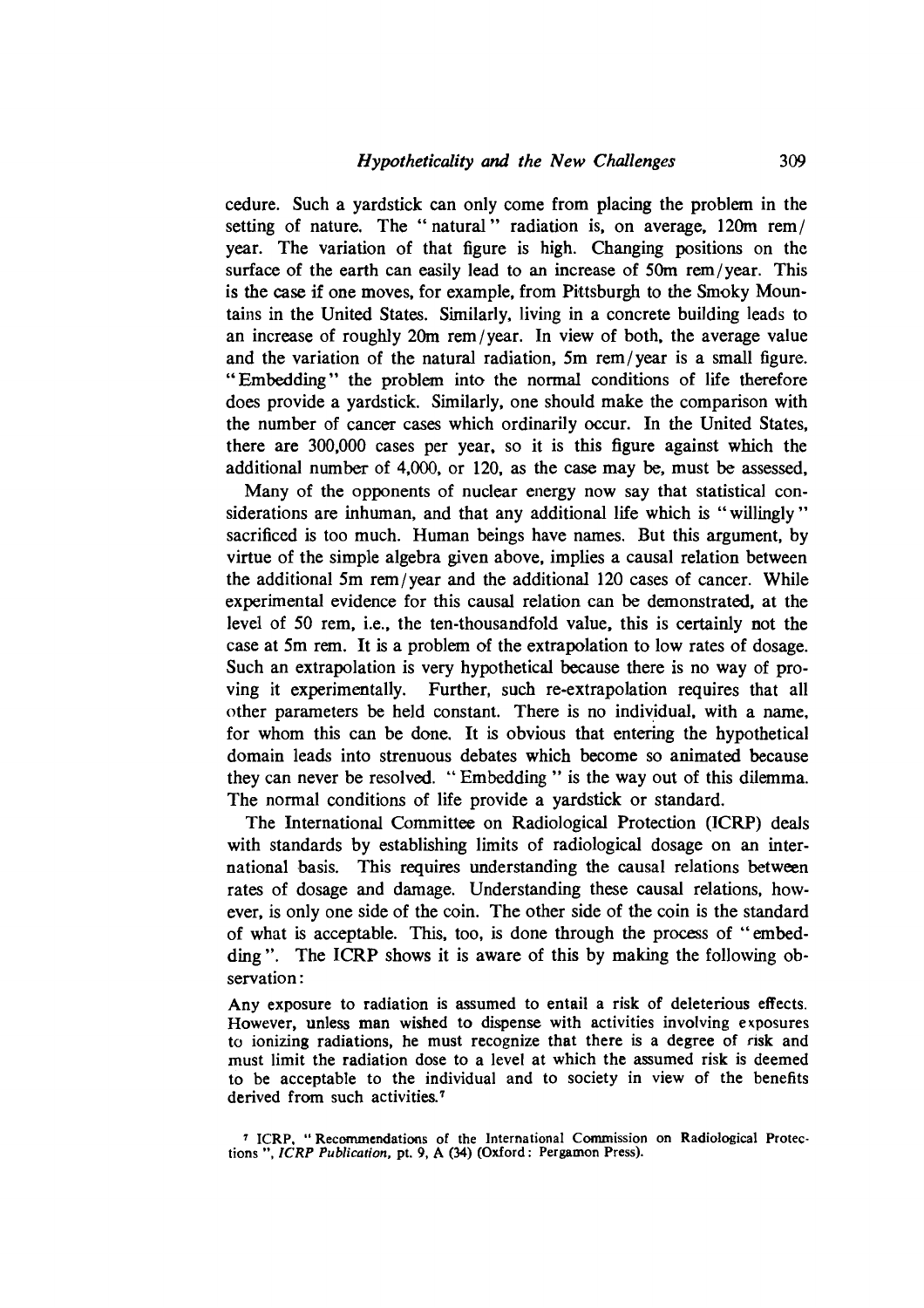" Embedding " entails the establishment of a criterion which incorporates both of the actions recommended—in this case, the erection and operation of nuclear power plants-and the benefits and risks of the alternatives. The most straightfonvard way of doing this is to consider the ratio. Up to now, the ICRP has refrained from identifying the denominator of that ratio. the benefit, on the grounds that the benefit varies from society to society and from one situation to another. The assessment of radiation standards in a situation of oil shortage, for instance, is one thing; considering such standards in a situation where large amounts of very inexpensive energy exist is another. In addition, benefits may appear differently to poor countries and rich ones. For these reasons, the ICRP decided to leave the evaluation of such benefits, and therefore the ratios of benefits to risks, to the respective national bodies.

There is a further point: the ICRP **talks** of risks. There is little doubt that if the process of radiation damage were completely understood it would be possible to assess that radiation damage deterministically. Damage could be assessed with certainty. Risks of the kind we are discussing refer to events governed by laws of nature of which we have incomplete knowledge.<sup>8</sup> If our knowledge were complete, the ratio in question would become a ratio of benefit to damage. The problem would not be one of the acceptability of risks but of the acceptability of damages which are certain. In either case, it is acceptability which is at issue.

Comparing risks-or damage-arising from a proposed activity with those occurring in nature is one way of dealing with the problem of acceptability. Another way is to ask for alternatives to the activity proposed. For instance, are there alternative possibilities of producing sufficient amounts of energy at prices which purchasers are willing to pay? Such alternatives are features of the world we live in and this also might therefore be viewed as "embedding". For some time to come the possibility of energy production by the combustion of fossil resources will remain. For the moment we will leave aside the problem of the adequacy of resources. The point here is rather that the use of fossil fuel is also accompanied by pollutants which damage health. The most notable is  $SO_2$ . Of course a Gofman-Tarnplin analysis can be made here too. It has been reported that for every 100 persons-ppm-year, there is roughly one death which is a result of respiratory infection.<sup>•</sup> In larger cities,  $SO_2$  concentrations in the order of 100 ug/m3 of SO, **can** often be observed. This relates to the order of 0.1 ppm. Making the assumption here that about 60 million persons in the United States live in areas of such  $SO<sub>2</sub>$  content. this results in  $6 \cdot 10^{7} \cdot 0.1 \cdot 10^{-2} = 60,000$  deaths/year as a result of SO<sub>2</sub>. The problem raised by Drs. Gofman and Tamplin is therefore not peculiar

<sup>&</sup>lt;sup>8</sup> This is a general observation. See the recent discussion of this problem in Brooks, Harvey, "Science and Trans-science", in Correspondence, Minerva, X, 3 (July 1972),

**pp. 484-486. <sup>Q</sup>Wilson, R., "Tax the Integrated Pollution Exposure** ", *Scknce,* **CLXXVIII, 4057 (October 1972). pp. 182-183.**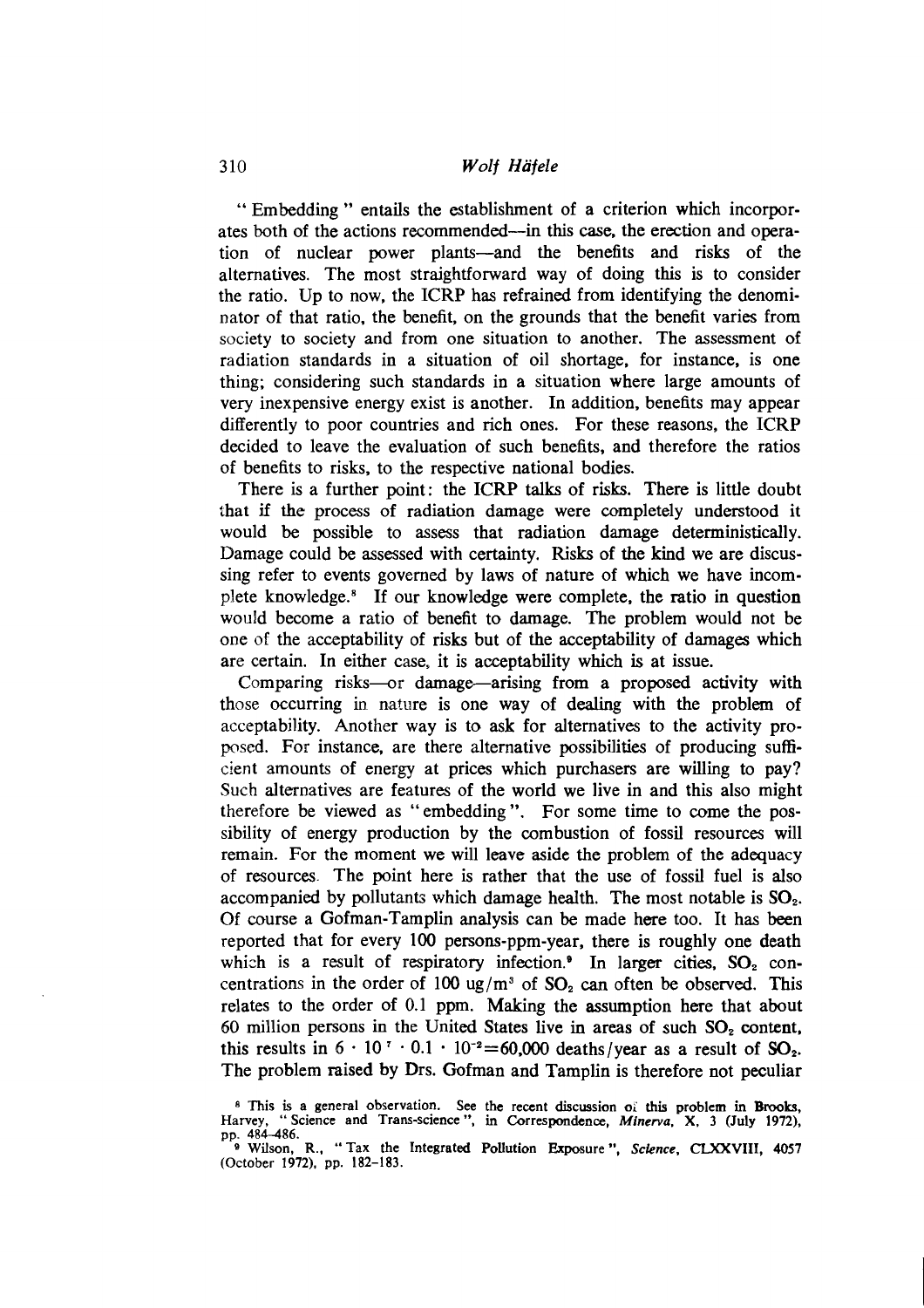to nuclear energy. It can always be raised when low rates of dosage of any toxin or drug are considered. Needless to say, in the case of  $SO_2$ , as in that of radiation, the question of the causal relationship must be considered. Again we enter the domain of the hypothetical.

For each of the various pollutants, such as  $SO_2$ , a standard must be established; the analogous problem of the establishment of radiological standards must then be treated in the same manner. This immediately raises the problem of how we can ensure that all the standards in question are equally rigorous. The question necessitates a comparison of risksor damage--of completely different kinds. How does pollution by  $SO<sub>2</sub>$ add to that of dust, and does the sum of both compare to 5m rem/year. The difficulty is, however, broader than that. How is a dusty atmosphere related to a risk of having a  $\frac{1}{2}$  per cent. increase in the rate of mutation within a few generations? The time element complicates the issue even further.

Up to now the approach to these questions has been implicit or pragmatic. In the past this was satisfactory because the related issues were of limited size and therefore of limited significance. But in the life of coming generations, with the increased use of technology which produces more pollution and the prospect of a greatly increased population and a greater demand for energy, this becomes a question of much greater urgency. It is necessary therefore to look for methods to approach these problems in a more coherent and systematic way. Furthermore, the interest of mathematicians in these problems has helped to make for a greater awareness of the possibility of treating the problems more systematically through the use of concepts like the value problem, vector, value optimisation, the decision process, and others.<sup>10</sup> The problem of the evaluation of risk raises basic methodological problems. Only very little knowledge is available.<sup>11</sup> and much work is required in this field.

The task may be formulated in summary form along the following lines: it is necessary to establish standards for the impacts of certain technological measures. In doing this we will contribute to the evaluation of related problems. The establishment of standards entails relating. as thoroughly as possible, ambient rates of dosage to physiological and other damage. At the same time, we must establish criteria and rules of acccptability, including both damage which is certain and the risk of damage. This requires "embedding " the standards and criteria into the normal conditions of life. For the evaluation of alternatives, it is necessary to establish standards of a completely different nature. This inherently requires their comparison and involves a process of decision, i.e. a problem of value.

<sup>10</sup> Raiffa, Howard, *Decision Analysis: Introductory Lectures on Choices under* 

*Uncertainty* (Reading, Mass.: Addison-Wesley, 1968).<br>
11 See, for instance, Starr, Chauncey, "Benefit-Cost Studies in Socio-Technical<br>
Systems". Colloquium on Benefit-Risk Relationships for Decision-Making, Washington,<br>
D **See also, Otwny, Harry and Erdmann. Robert,** " **Reactor Siting and Design from a Risk Viewpoint** ". *Nuclear Engineering Design,* **13 (1970), p. 365.**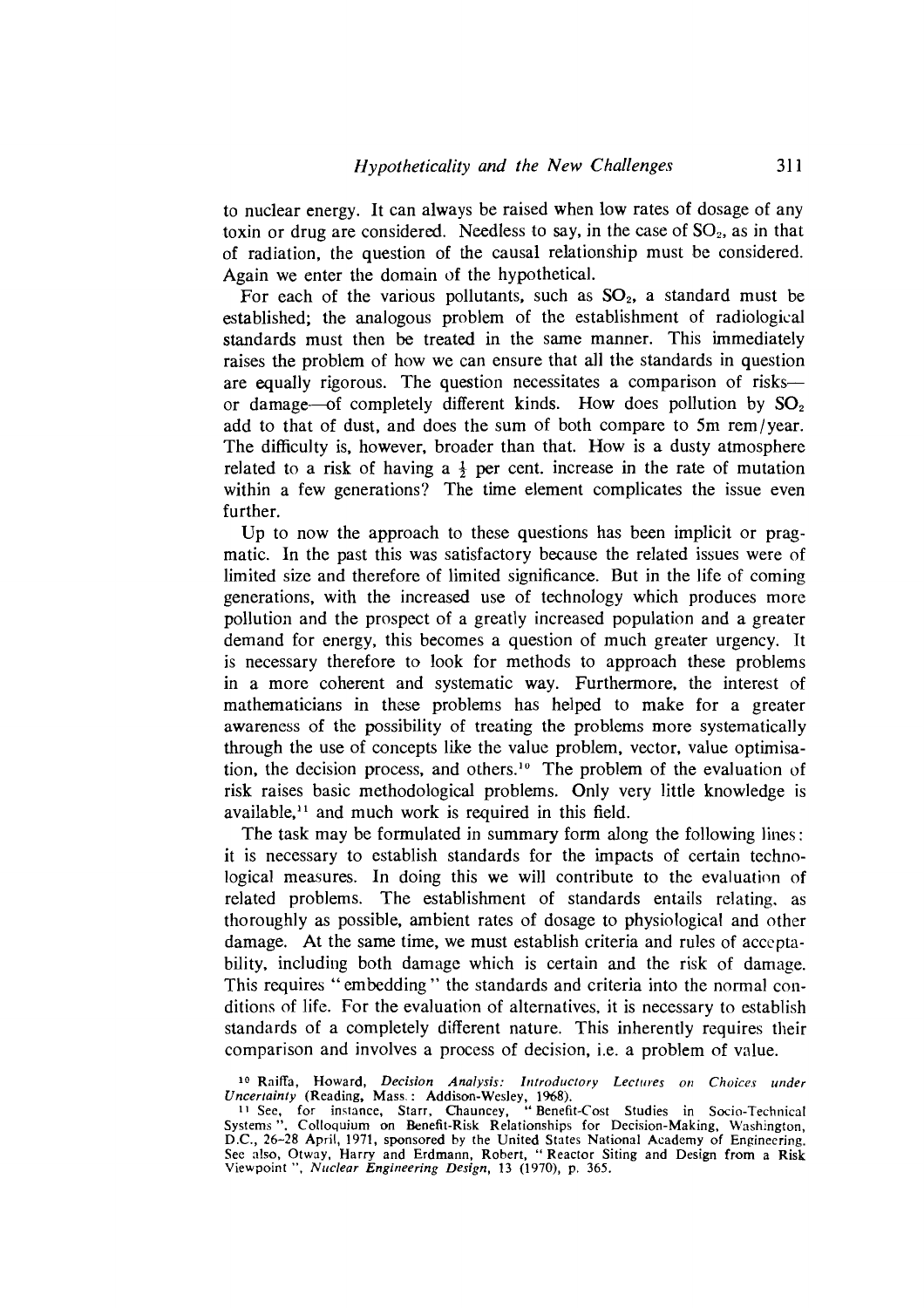*Rare but Major Accidents:* Nuclear power plants are made to be safe on the basis of passive or active engineering measures. This means that engineering measures either act by their mere existence-for example, as shields and locks-or by positive action-for example, as moveable control rods. Any such engineering measure can fail and in an advanced state of technology it is possible to assess a probability of such failures. This has been done in electronics in particular. While small, such probabilities of failure are nevertheless finite. If the probability of failure is considered to be too high. a second line of defence has to be installed. Safety components must be installed which are redundant. By the successive staging of such safety devices, it is possible to make the probability of failure smaller than any given small number<sup>12</sup>; but it is not possible to reduce it completely to zero. This, then, raises a number of problems. The first of such problems was stated by Dr. Starr as "How safe is 'safe enough '? " In recent years, the concept of failure rates has been introduced. A rate of failure of, for example,  $10^{-x}$  per year, might be considered. For instance, x could be between 3 and 7. This leads into the intricate problem. which is partly a semantic one: is a plant of a failure rate of  $10^{-7}$  really 10 times safer than a plant of  $10^{-6}$ ? If the term " safe " is clearly defined by such failure rates, this is certainly so. But is this definition adequate? What is the more general meaning of "safe" to a wider public? And can such a more general meaning really be quantified?

When we ask " How safe is ' safe enough '?" we are again led into the process of " embedding ". Other risks have to be considered and alternatives have to be evaluated. Solar power and geothermal energy resources must be considered and compared with nuclear power. These alternatives have their own risks. If the residual risk of operating a nuclear power plant is to be compared with these risks, one has to reflect on the fact that the residual risk in the case of nuclear power is not a risk to be considered without reference to alternatives. There is little doubt that the laws of nature which are employed in the design and operation of, for example, a control rod are quite adequately understood. But, for the application of these laws of nature, knowledge of all initial and boundary conditions is also required. These initial and boundary conditions are not part of the laws of nature but are required if the laws of nature are to be applied to a particular case. This is necessarily so. The generality of the laws of nature results from the abstraction of the elements of the actual case. which are the initial and boundary conditions. As an example, let us think of the differential equation for a mechanical movement. Newton's law is general and governs all mechanical movements. But if the fall of a particular apple from a particular tree is to be predicted, the locus and the momentum of the apple at a given moment in time must be provided.

<sup>&</sup>lt;sup>12</sup> Häfele, Wolf, "Ergebnis und Sinn des SEFOR Experiments", in Scheibe, E. and Süssman, G. (eds.), *Einheit und Vielfalt, Festschrift für C.F. von Weizsäcker zum 60.*<br>Geburtstag, (Göttingen: Vandenhoeck and Ruprecht, 197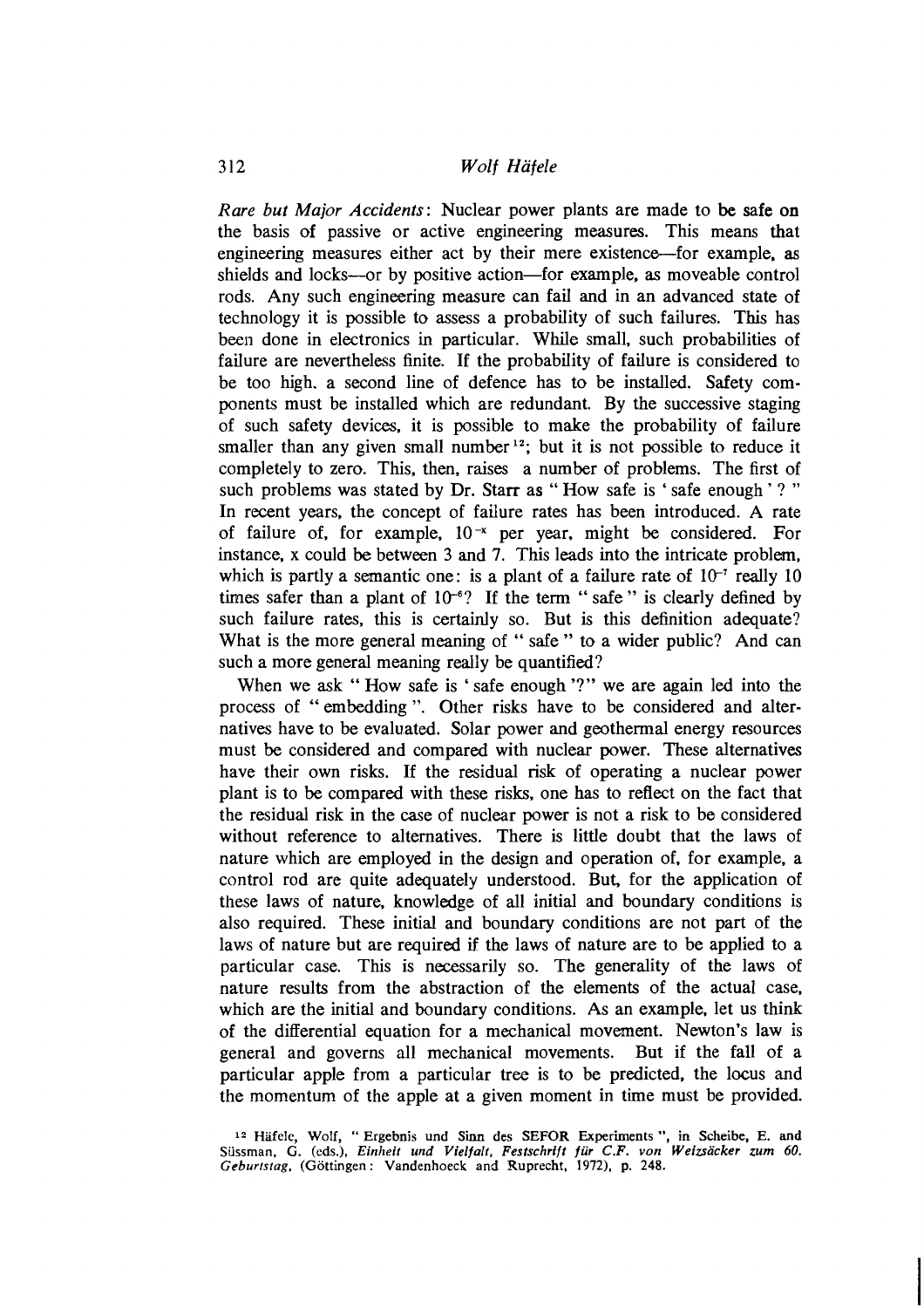Measurement is the only way to accomplish this. This is a principal observation. The ditference between the nature of initial and boundary conditions and the laws of nature has been dealt with recently by Professors Carl Friedrich von Weizsäcker and Erhard Scheibe.<sup>13</sup> who have described the nature of initial and boundary conditions as contingent. In so doing. they employ the medieval philosophical term *contingere,* which is a translation by Boethius of the more basic Greek word  $\epsilon v \delta \epsilon \gamma \omega \mu a$ . It means encountering an event without being able to predict it; it simply happens. In this context, my usage of the word "contingent" is different from the common English word " contingent ". which has a somewhat different meaning but which has the same root. Leaving aside the still more basic problem of interpretations in quantum theory, one must make the further observation that it is impossible to measure initial and boundary conditions with the completeness and accuracy necessary for a fully deterministic prediction of the performance of a technical component or device. This is where risk resides. It is not a risk of the type which is related to uncertainties in the knowledge of the employment of the laws of nature. It is a risk of the kind which refers to incomplete knowledge of initial and boundary conditions. While, at least in principle, it is possible to eliminate risks of the first kind, there is no possibility of doing so with risks of the latter kind. We can always improve our knowledge about contingent elements, but we can never make it complete. This restates the proposition that the residual risk can be made smaller than any given small number but it cannot be reduced to zero.

The traditional engineering approach to eliminating risks of the second kind-the risks which are integral to contingency-is trial and error. The engineer learns by experience to make better and safer machines. This is close to the scientific approach: an hypothesis is made which is followed by experiments, which in turn lead to an improved hypothesis. which again is followed by experiments. In this way a theory evolves which is true, i.e.. is in touch with reality: *Veritas est adequatio rei et intellectus."* It is precisely this interplay between theory and experiment, or trial and error. which is no longer possible for new technologies which are designed to master unique challenges. In the case of reactor safety this is obvious. It is not acceptable to learn reactor safety by trial and error. Before we continue this line of reasoning. another observation is in order.

Reactor engineers face this dilemma by dividing the problem of engineered reactor safety into sub-problems. For instance. the integrity of a pressure vessel is investigated as a sub-problem, and so is the operability

<sup>&</sup>lt;sup>13</sup> von Weizsäcker, Carl F., "Komplementarität und Logik", Die Naturwissenschaften,<br>XLII, 19 (1955), p. 521. See also Scheibe, Erhard, Die kontingenten Aussagen in der<br>Physik (Frankfurt: Athenäum, 1964), and The Logical A **(Oxford** : **Pergamon Press, 1973).** 

<sup>&</sup>lt;sup>14</sup> Aquinas, Thomas, *Quaestiones disputatae de veritate*, verit 1. 1c. This formula has been widely referred to in the history of medieval philosophy and stresses the objectivity of **things.**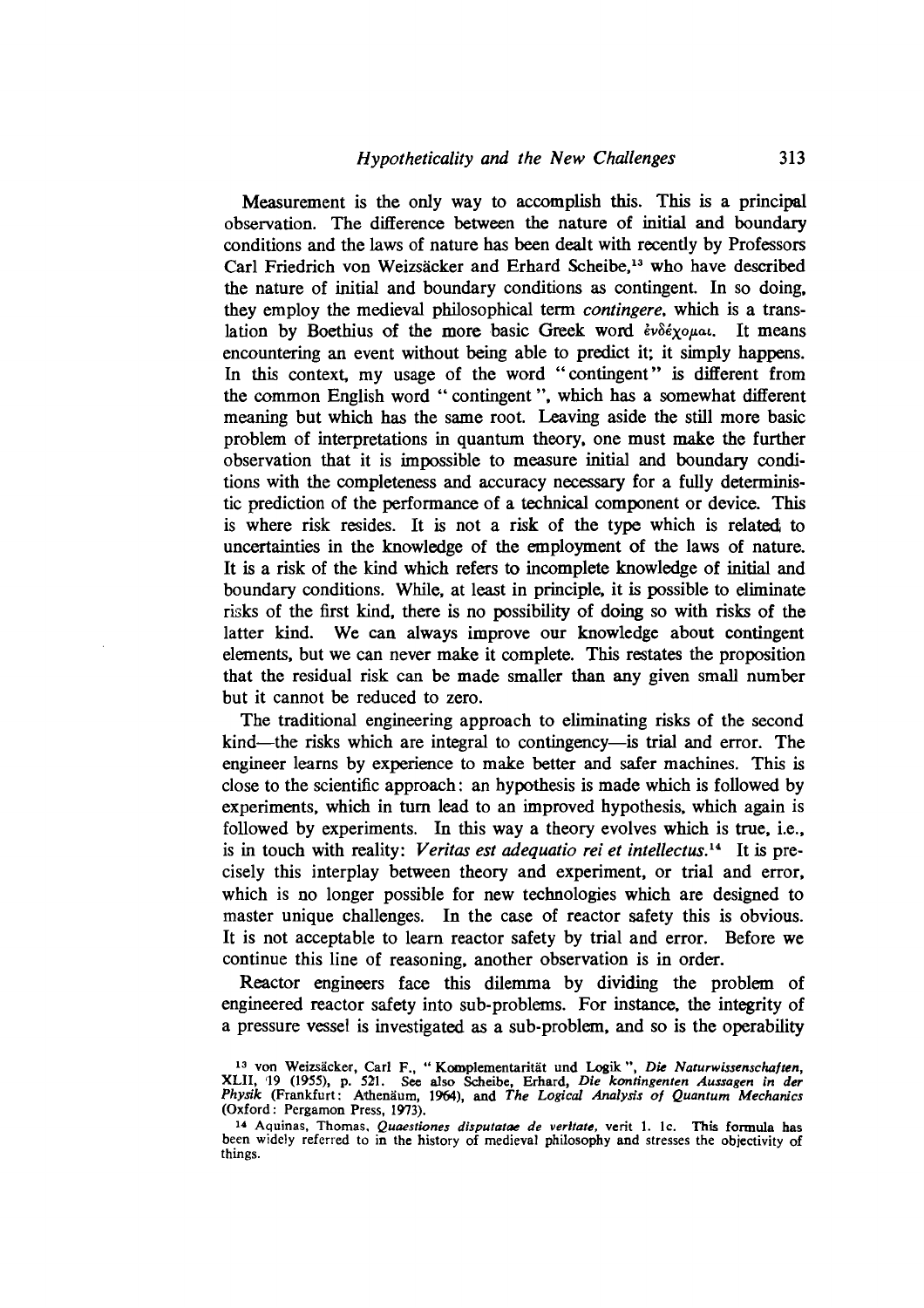of control rods and pumps. To use the performance of such components to draw conclusions about the performance of the whole nuclear plant of course requires a certain preconceived idea of the various interactions which must be considered when the components are combined. In combining such components more contingent elements come into the picture. The aim is to minimise the impact of incomplete knowledge of contingent elements. Therefore, in designing the needed experiments—which are tests, in this context—the largest possible units are sought. But, by the same token, the generality of the conclusion is reduced just because it was the contingent elements which led to these tests of large technological units. In persisting further and further along this line of reasoning, one arrives at a situation where the truly large-scale test **can** only result in the statement that a given device functioned at a particular time and place. A general conclusion is impossible. Because of the fact that the test stressed the contingent aspect of the elements, all generality is eliminated. Reactor engineers are familiar with this feature of reality. To some extent, the term " integral test " refers to it. We should recall the debate on the advisability of reactor tests of the Borax type,<sup>15</sup> where the argument was raised that almost nothing general could be concluded from such an integral test. Only large instrumentation could justify such an expensive test. But this refers exactly to the measurement of contingent elements. At the extreme, one may call such large-scale integral tests " happenings ".

Let us again return to the general line of the reasoning followed in this paper. Reactor safety in its ultimate meaning cannot be evaluated by trial and error. Subdividing the problem can lead only to an approximation to ultimate safety. The risk can be made smaller than any small but predetermined number which is larger than zero. The remaining " residual risk " opens the door into the domain of " hypotheticality ". At this stage. it becomes clearer that the concept " hypotheticality " is crucial in this analysis. A few words of explanation are therefore necessary. Hypotheticality, of course, is not a word in regular usage but its logic expresses precisely what must be expressed in the line of reasoning presented here. Its logic is the same as that of the word " criticality ", for example, a term which is familiar to reactor engineers. The rule followed is that for Latin words ending in *-itas,* for example, *veritas* or *felicitas.* Such substantives point to features which exist in principle and which if actualised, lead to the fact that something can have a certain property: a reactor can become critical or a situation can be considered to be hypothetical. The process of iteration between theory and experiment which leads to truth in its traditional sense is no longer possible. Such truth can no longer be fully experienced. This means that arguments in the hypothetical domain neces-

<sup>&</sup>lt;sup>15</sup> Dietrich, Joe R., "Experimental Determination of the Self-Regulation and Safety of Operating Water-Moderated Reactors", *Proceedings International Conference on Peaceful* Uses of Atomic Energy, August 1955, Geneva, Un **pp. 88-101.**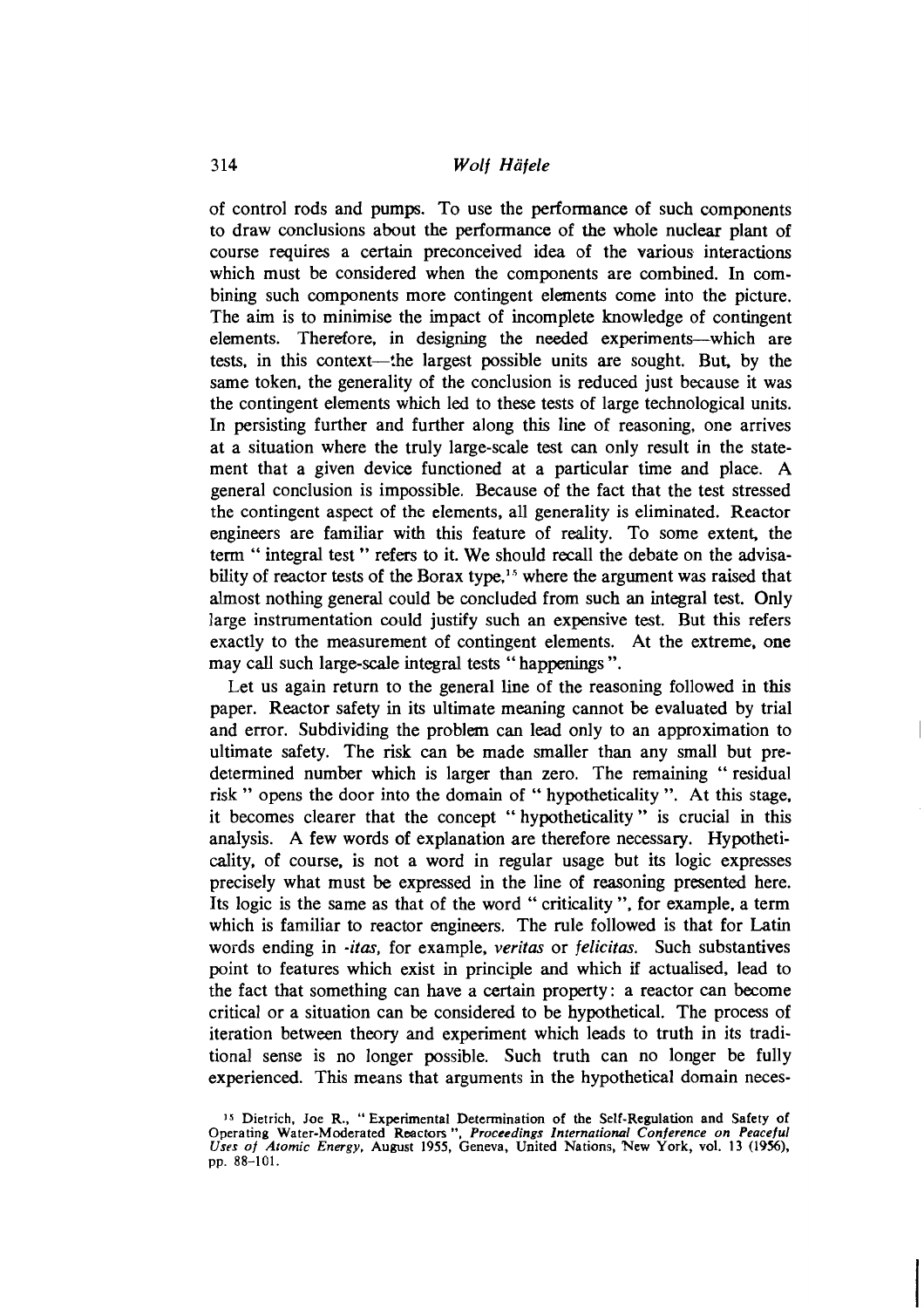sarily and ultimately remain inconclusive. I think that this ultimate inconclusiveness which is inherent in our task explains, to some extent, the peculiarities of the public debate on nuclear reactor safety. The strange and often unreal features of that debate, in my judgement, are connected with the " hypotheticality " of the domain below the level of the residual risk.

Why is it impossible to apply the method of trial and error to ultimate reactor safety? It is impossible because the consequences of so doing would be too far-reaching. Every country is too small for that—eventually even the globe itself is too small. The magnitude of the technological implications thus becomes comparable with the magnitude of the constraints which determine our normal life. This inapplicability of the scheme of trial and error may be regarded **as** a kind of cost-or risk. But nuclear power is to be justified by its capacity to provide practically infinite amounts of energy for even a highly populated and industrialised world. This is an unusual kind of benefit which exceeds any so far experienced. The appropriate concern therefore is whether the ratio of such costs and benefits is adequate. To complete the picture, the magnitude of engineered safeguards also is inherently very large, and is hitherto unexperienced. The inverse failure rates which relate to the periods of time within which to wait for a failure are **an** indication of that. The magnitude of the constraints of the world we live in corresponds, if properly interpreted, with the magnitude of the costs—or risks—the magnitude of the engineering measures needed to guard against it, and the magnitude of the benefits.

In dealing with reactor technology, we should realise that nothing less than this is at stake. I think that it is insufficient to look at nuclear power plants **as** mere substitutes for the present more conventional power plants which use fossil fuels.<sup>16</sup> In line with this reasoning, it is perfectly legitimate to look for alternatives to nuclear power. These alternatives must, however, be evaluated by means of the same global standards or within the same magnitude and scope as nuclear power. To give **an** example: tidal power is not an alternative. It cannot provide the same amount of power as can nuclear power.'? If nuclear power proves superior to other alternatives when properly evaluated, it will be fully legitimate to proceed with what will then be the truly large-scale development of nuclear power.

Let us for a moment consider some of these choices. As mentioned before, one such alternative is solar power. At first inspection, solar power appears to be a clean source of **energy.** Solar power has, however. the disadvantage of being dispersed; one cannot hope to harvest more than. say,  $20 \text{ W/m}^2$ . Large areas of the globe must therefore be utilised to provide very large amounts of solar energy. The present consumption of energy in the world is at  $8 \cdot 10^{12}$ W; in the future,  $60-150 \cdot 10^{12}$ W must be

<sup>16</sup> **Weinberg, Alvin, private canmunfcation.** 

**<sup>17</sup>See, for instance, Hubbert, M. K.,** " **Tha Energy Resources of the Earth** ", *Sclcntffic American,* **CCXXV, 3 (September 1971), p. 60.**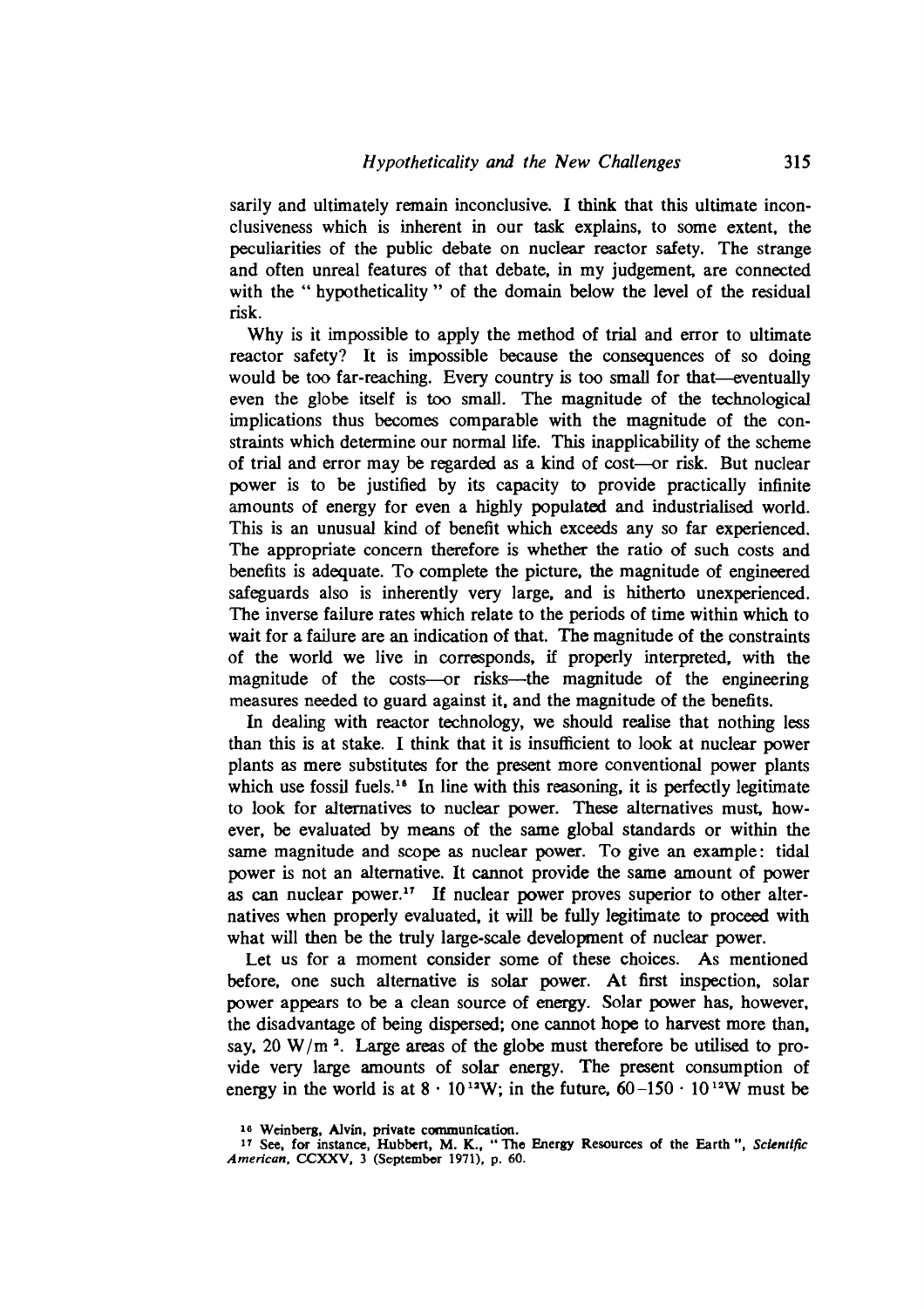prepared for, as the world population increases and the poorer countries begin to obtain their share. A figure of  $100 \cdot 10^{12}$ W at  $20W/m^2$  implies a figure of  $5.10^{12}$  m<sup>2</sup>. This is about 20 times the area of the German Federal Republic. To take such a step might not be impossible eventually but its size and nature imply a kind of impact on the normal conditions of life-including the political aspects of such normal conditions-which indeed offers little advantage over the impact of other alternatives. If produced on a very large scale, solar power would not offer a solution which left the normal conditions of life unchanged.

There are other repercussions of the development of solar power besides the use of very large tracts of land. The energy balance of the atmosphere above these large areas would of course change accordingly. One has to realise that such changes would be likely to happen in stages. The most probable first stage would be a change in the pattern of rainfall, but not in the global average of the amount of rainfall. Even if nothing else were to happen, there would be dramatic consequences: the continuous drought in North Africa which we experience today is indicative of that. In the next stage, the average amount of rainfall and its pattern would alter together with regional changes in climate. One result might be a regional change of average temperatures and winds. In the third stage, the global climate would change with a change in the average global temperature. This could cause an ice-age or melting of ice-caps. It is not good enough to point out that even large-scale harvesting of solar energy would make up only 1 per cent. or so of the total solar input and might therefore be negligible. The question is more delicate than this since regional instabilities of weather and climate are at stake. It is equally inadequate to point out that regional uses of solar power are desirable and clean in many if not all respects. Only if solar power can be produced on **a** very large scale **can** it be considered to be a legitimate alternative to nuclear power. It may very well be the case that eventually a combination of solar, nuclear and possibily even other additional forms of energy might turn out to be the optimal condition. I mentioned earlier that a major effort is now under way to develop comprehensive computer programmes for the largest computers available, and to develop appropriate global systems for monitoring weather conditions, pollutants, and other parameters such as the  $CO<sub>2</sub>$  content of the air.<sup>18</sup> This will bring significant progress. But it will always be impossible to run truly integral experiments as they were discussed above in the case of nuclear reactor safety. The prediction of man's impact on the climate will never be fully proven experimentally, or, to be more exact, by trial and error. The magnitude of the risk which is involved again corresponds to the magnitude of the constraints which determine our normal life. A residual risk will

<sup>&</sup>lt;sup>18</sup> World Meteorological Organisation and International Council of Scientific Unions,<br>"The First GARP Global Experiment, Obejectives and Plans", GARP Publication Series, **nr. 11 (March 1973).**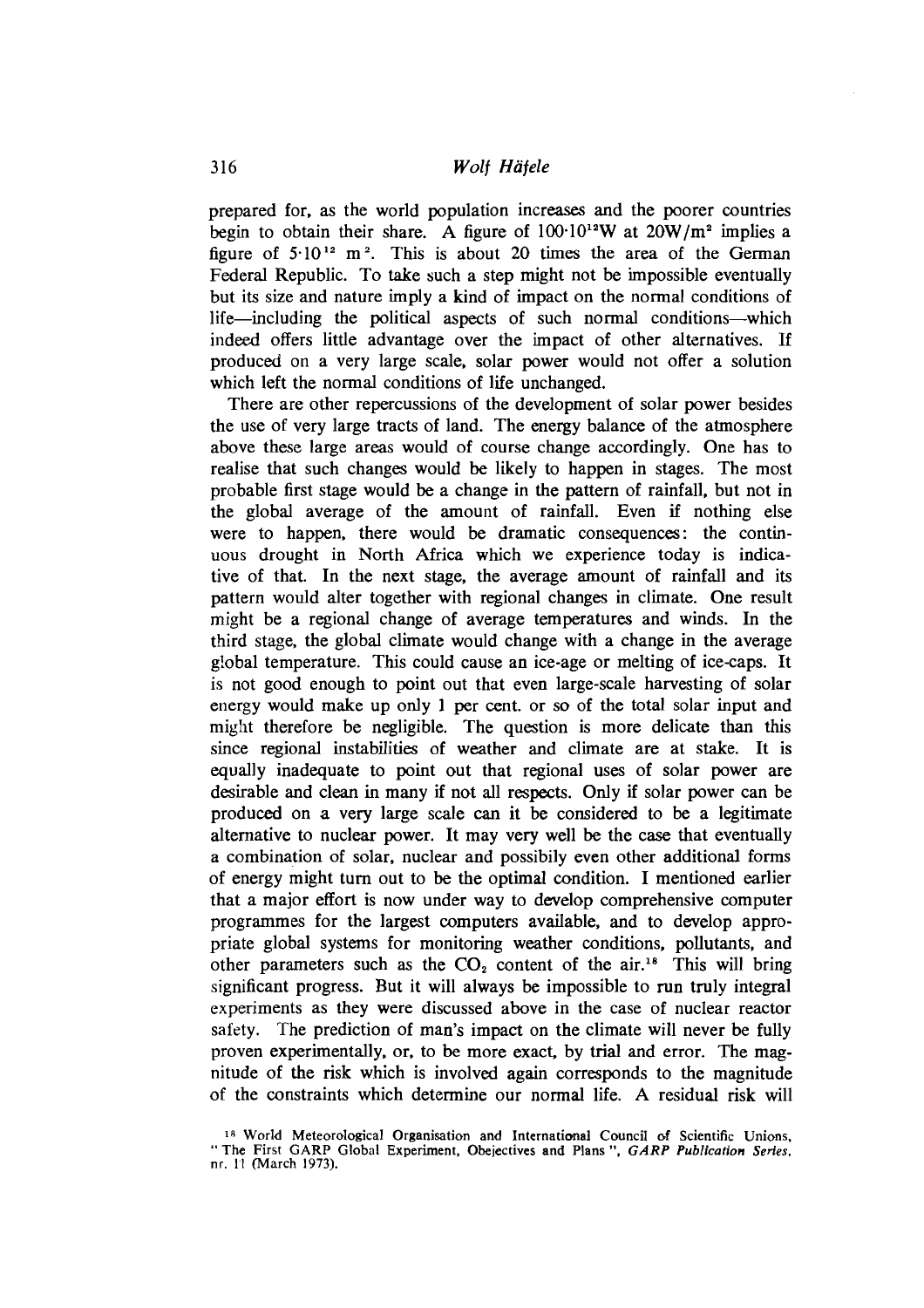therefore remain. Again one finds oneself in the domain of " hypotheticality " and the debate on the related issues will be inconclusive.

It is now clear that a similar argument holds for the very large-scale " harvesting " of the heat in the earth's crust. This statement implies, among other things, that the risk of inducing large-scale earthquakes is unacceptable. Furthermore, contrary to a widespread belief, the fusion reactors which are hoped for would by no means be a source of clean power.<sup>19</sup> More systems-analyses comparing various alternatives for the provision of energy are now urgent, although it is unlikely that one of the alternatives would turn out to be clearly superior to all others.

The ecological impact of human activities is also of that nature. Once ecological equilibria are destroyed, it takes periods of time beyond human experience for their re-establishment. In this case, too, trial and error, or, rather, the iteration of theory and experiment, cannot provide a definitive solution. Residual risks will remain.

Many more examples of this situation can be found. The tasks which we confront in the assessment of nuclear power are prototypical of a wider range of emerging problems; in this sense, the analysis of the problems of nuclear power is a pathfinding undertaking. If properly interpreted and understood, the public concern about nuclear power is not unfounded. But that concern is not a simple function of a peculiarity of nuclear power. It is, rather, the general condition of civilisation towards which we are moving; it is a condition where the magnitude of human enterprises becomes comparable with the magnitude of the widest determinants of our normal existence. Nuclear power turns out to be a forerunner, a pathfinder, of that.

*Nuclear Material Safeguards* : Another objection raised by the opponents of nuclear power asserts that it will render easier the illegal diversion of nuclear material for military purposes. This is sometimes called the problem of safeguards. A vast international effort has been made to deal with the problem. The conception, negotiation and commencement of the Treaty on the Non-Proliferation of Nuclear Weapons marked a great step forward in this respect. A major effort of systems-analysis and develop ment led to the establishment of the safeguards system of the International Atomic Energy Agency (IAEA). The continued operation of the European Atomic Energy Community as well as the United States Atomic Energy Commission safeguard systems have also contributed to a considerable reduction of the risk of illegal diversion of nuclear material.<sup>20</sup>

<sup>&</sup>lt;sup>19</sup> Häfele, Wolf and Starr, Chauncey, "A Perspective on Fusion and Fission Breeders", *Journal of the British Nuclear Energy Society* **(forthcoming). <sup>20</sup>International Atomic Energy Agency, "The Structure and Content of Agreements** 

**between the Agency and States Required in Connection with the Treaty on the Non-Proliferation of Nuclear Weapons** ", **IAEA, Vienna, Information Circular 153, 1971. See also, Hiifele. Wolf.** " **Systems Analysis in Safeguards of Nuclear Material** ", *Proceedings Fourth Inrernarional Conference on Peaceful Uses of Atomic Energy,* **September 1971, Geneva, United Nations, New York, IAEA, Vienna, vol. 9 (1972), p. 303.**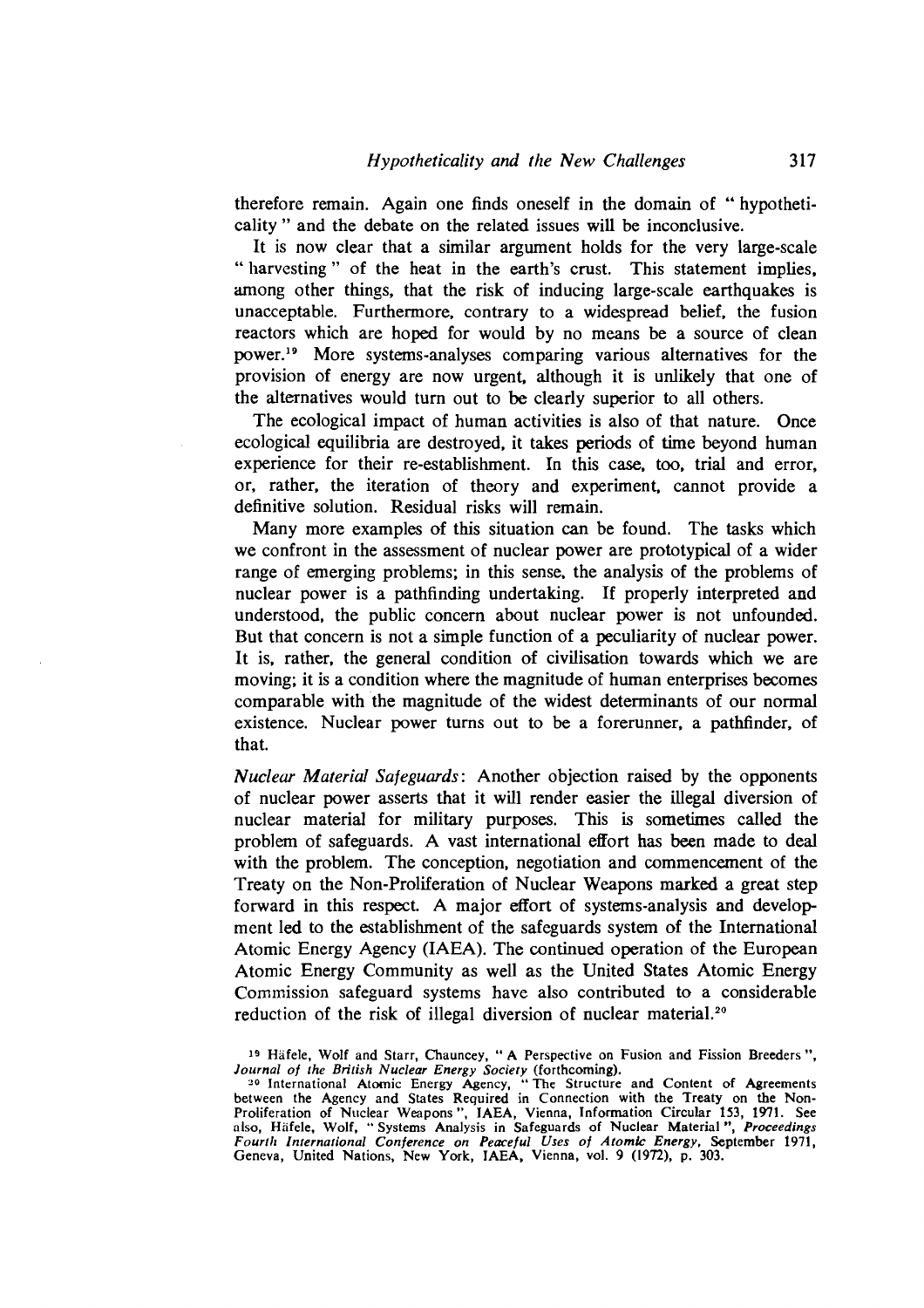As in other situations in which risks of catastrophic dimensions must be dealt with, so in the case of safeguards also the establishment of standards was in the forefront of interest. In order to establish thresholds of significance, it was necessary to obtain experimental values for the material unaccounted for (MUF), since the accountability of nuclear material is the corner-stone of the present safeguard systems. The side of the task which deals with causal relations of a scientific or technological nature was more or less readily taken care of. To that end a number of experiments were designed and executed. The result was that the amount of MUF for the various nuclear facilities such as reprocessing plants was established. On the other side, it was necessary to reflect on the demands for such accountability. Was the IAEA system of safeguards to be designed to account for kilogrammes, grammes, or milligrammes of nuclear material? And what were the periods of time during which the detection of diversion had to take place? It was a painful and lengthy process to explain to politicians that it would be impossible to account for absolutely all the nuclear material. A residual percentage would go into MUF; there was bound to be a residual risk in the case of safeguards, as in other situations of the kind under discussion.

What then is acceptable? In the case of international safeguards against the illegal diversion of nuclear material, the need to accept residual risks has led to highly hypothetical considerations. One such hypothetical problem was whether it would be considered feasible that someone should drill little holes into thick concrete walls for the diversion of **x** grammes of uranium. The domain of the hypothetical comes even more clearly into focus if I report here on the concern that there might be someone in a hidden back room in the basement of a power plant preparing plutonium without paying attention to any radiation this might cause. As a result of an intensive international effort under the guidance of IAEA for several years, it was eventually possible to narrow the gap between the demand for international safeguards and their feasibility. It was possible to **assess** the acceptability of residual risks. Yet absolute certainty of the safeguards cannot be provided; a residual risk remains and therefore the situation is " open-ended ".

The responses which can be given to those who object to the development and use of nuclear power are pretty much the same for all the arguments. There is one exception. This is the argument which asserts that the demand for energy is the result of manipulation and is not " real ". It is an interesting question, but it does not involve scientific or technical considerations of the kind which I have been treating in this paper. Hence. I shall not deal with it here.

#### **Marginal** *Remarks on the Energy Problem*

It nevertheless seems appropriate to make a few remarks on the nature of the problem of energy which industrial countries are facing. as this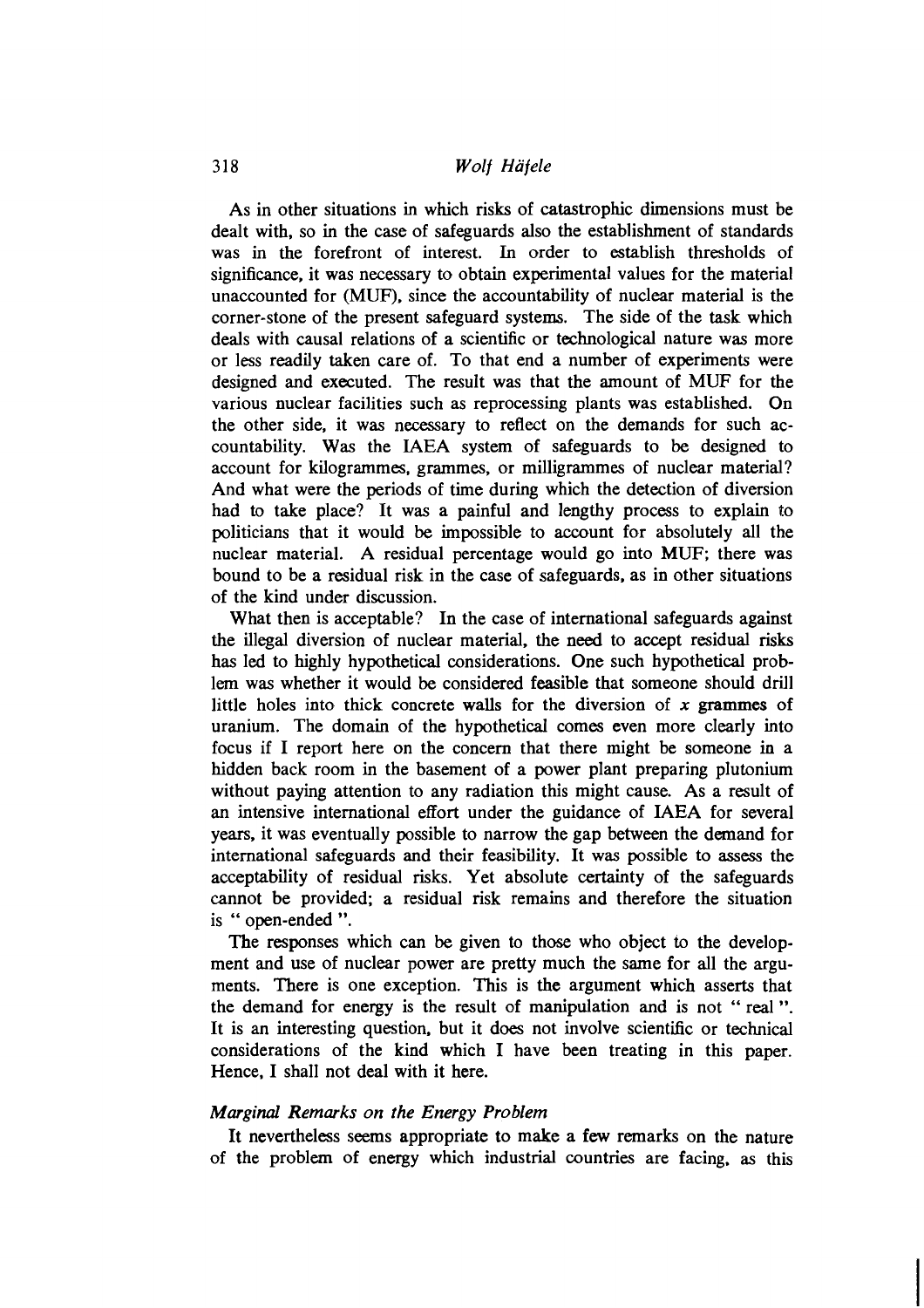establishes the scope for any systems-analytical evaluation or assessment of nuclear energy or related phenomena. It is most important to realise that the problem of energy appears in phases over time. the features of which are sometimes very different. In the first phase of the problem, it is the oil shortage which is to the forefront. This phase will last for at least 15 years because any technological measure requires that much time before its impact attains substantial economic significance. During this phase, research and development on the substitution of synthetic hydrocarbon fuels for oil are urgently needed. The second phase is likely to be characterised by the large-scale use of nuclear power in the production of electricity and of coal for the non-electrical sector of demand for secondary energy. This phase may last for a few decades.

In the long run, i.e., in the third phase, all demand for primary energy must be met by other than fossil fuels. There are four alternatives: nuclear fission energy, nuclear fusion energy, solar power, and geothermal energy from the earth's crust. All four alternatives can provide very large amounts of energy, although in different degrees.

During the second phase, preparations for changing to one of these alternatives or to a combination of them must be made. These preparations will require more than the exclusive consideration of the supply of fuel. The procedure of " embedding " is needed in order to arrive at an optimal solution. The problem of fuel supply must be "embedded" in the atmosphere, the hydrosphere, the ecological sphere and the sphere of social life. The demand for and supply of energy and their embedding have to be considered on a scale which might be something like 25 times larger than today's scale. It must be assumed that the world's population will increase and that the poor countries will begin to approximate the consumption of energy *per caput* which is close to that of the rich countries.

This, then, is the setting for assessing the various technological alternatives for providing enough energy and their various advantages and disadvantages. The promulgation and comparisons of standards, the assessment of residual risks. " hypotheticality " and " embedding ", are the intellectual procedures which must accompany the technological developments of tomorrow.<sup>21</sup>

### " *Hypotheticality* " **and** *Arms Control*

It is probable that " hypotheticality " will characterise the next stage of human enterprise. The magnitude of technological enterprises will be so great that it will not be possible to proceed with the absolute certainty that there will be no negative consequences. The magnitude of the undertaking and the intellectual impossibility of eradicating all contingency

**<sup>21</sup>Hiifele, Wolf,** " **Energy Systems** ", **in** *Proceedfngr of the IIASA Planning Conference on Energy Systems,* **Laxenburg, Austria, International Institute for Applied Systems Analysis. July 1973 (also to be published in** *Anierican Scknrisr).*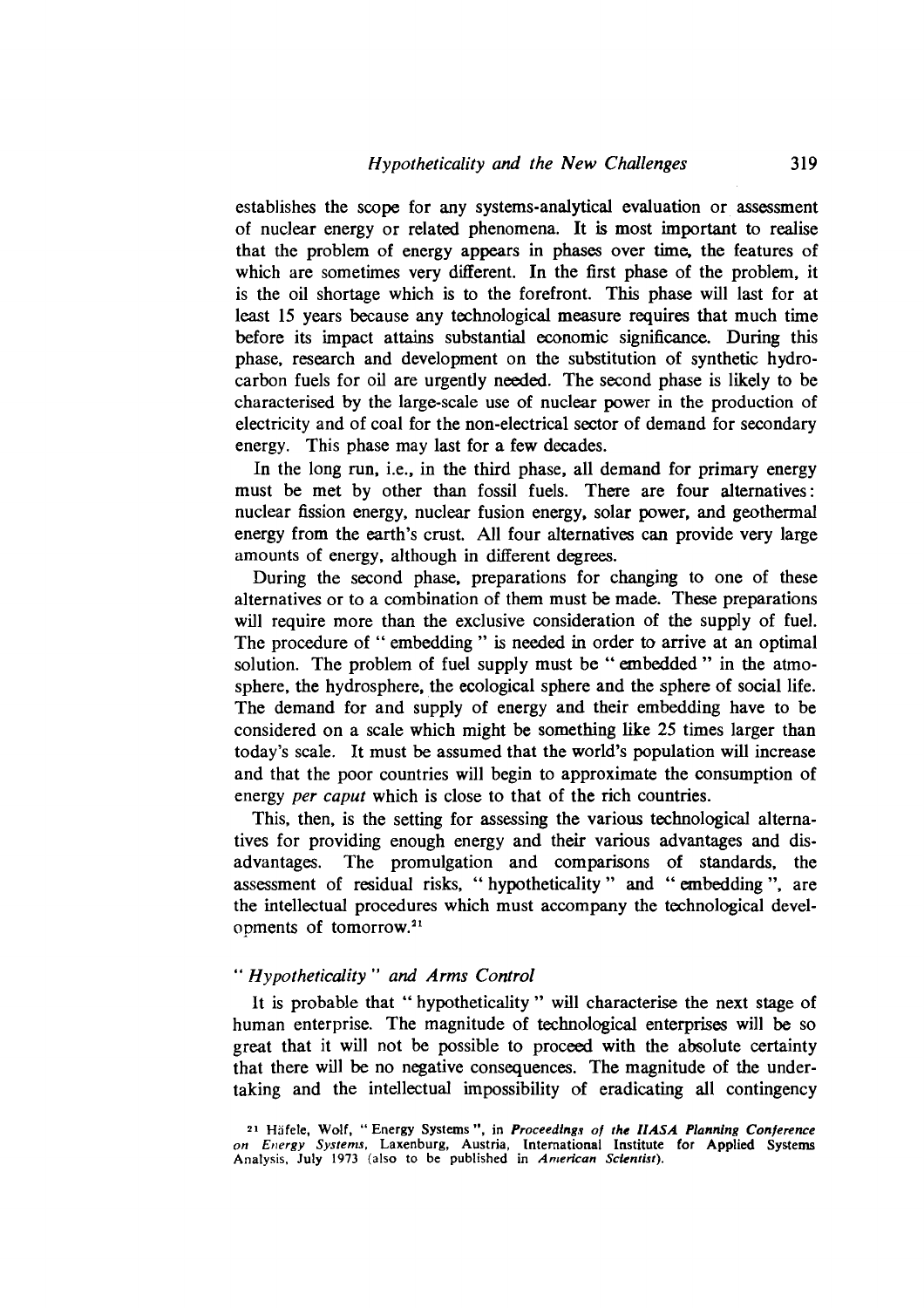make the prospect for " hypotheticality " even more certain. But if we are condemned to " hypotheticality ", are there ways to deal with it? Most of these ways are still to be explored. The case of arms control, however. might illustrate the way of proceeding which is available to us. It was recognised in the case of nuclear armament earlier than in other spheres that it was leading into qualitatively new conditions. The yield of atomic weapons exceeded all previous experience and the means of delivering such weapons permitted delivery from almost any part of the earth's surface to almost any other part. The magnitude of the military and technological implications became comparable with the magnitude of the determinants which set the framework of our normal existence. Furthermore, it is impossible to develop the art of nuclear warfare by trial and error, as was previously always the case with innovations in military technology. Hence, residual risks became evident in the field of atomic warfare. This happened early and a number of schools of thought have evolved to deal with these residual risks and to develop a practicable rationale or doctrine.<sup>22</sup>

The kind of reasoning which developed in these schools of thought soon became very specialised. It was not easily possible for a citizen who was not a scientist, or even for scientists who were not working intensively in this field, to follow these developments. The debate on anti-ballistic missile systems (ABM), on multiple independently targeted re-entry vehicles (MIRV), and other such problems, demonstrated this. The reasoning involved in these decisions was extremely complicated and abstract. It was also extraordinarily difficult to propound absolutely conclusive arguments. There was always another view and there was no way of ultimately proving one's own position. At the same time, the whole domain of nuclear armament was vitally urgent. It was considered to be a matter of life and death to have a strategic doctrine which would deter one's visible and rational opponent from engaging in nuclear warfare. This feature of being extremely unreal—abstract and irrelevant—and at the same time extremely real-and relevant--developed into a serious gap in the late 1960s when the ABMs and MIRVs came into the picture. At that time SALT negotiations started. For a long period it was not clear whether a treaty would be agreed to. But even if they had not resulted in such a treaty, it would indeed have been an achievement to have held the SALT negotiations. In the course of these negotiations the two antagonistic parties talked to each other and came to understand better each other's rationale of nuclear strategy. It was a matter of enhancing the prospect of the survival of the human race. It gave a hint about how to deal with " hypotheticality ".

<sup>22</sup> A **well-known example is contained in Wiesner, Jerome B., "Comprehensive Arms-Limitation Systems** ", **in Arms Control. Disarmament and National Security (New York: George Braziller, Inc., 1961), pp. 198-233.**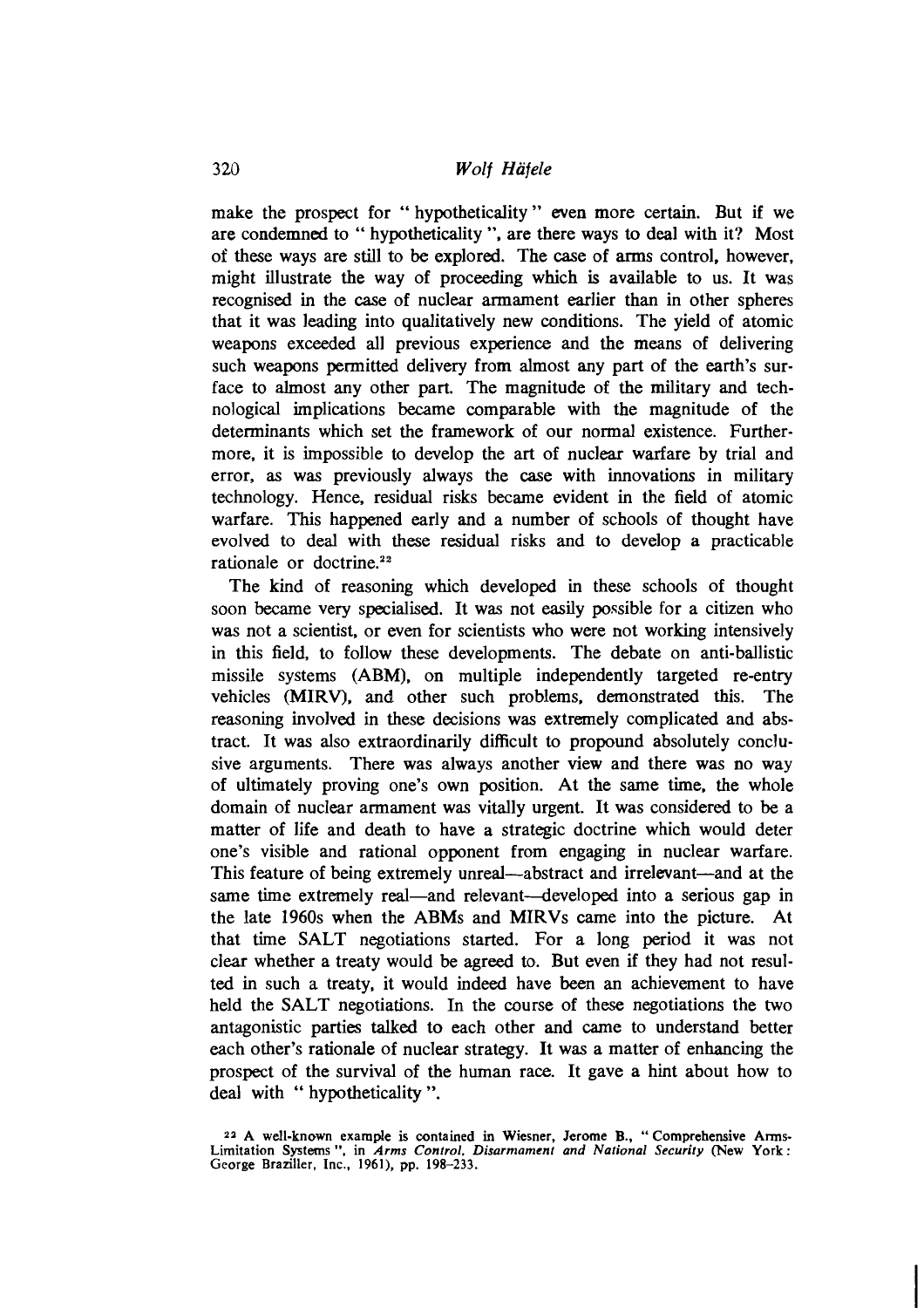This simultaneity of two contradictory modes of appearance is well known in the rigorous interpretations of the meaning of quantum theory. In order to overcome contradictions such as that between wave and particle modes of appearance, it was necessary to have recourse to more pronounced abstractions. Thus. it was no longer feasible to describe the laws of quantum theory-and hence the laws of nature for that matter-in the ordinary space-time domain. Only the abstract Hilbert space was feasible for the description of the laws of nature. At this level of abstraction, there was no longer a contradiction between the two modes of appearance. But the translation of statements which belong to Hilbert space in the ordinary space-time domain always leads to some kind of strange phenomena, like the principle of uncertainty, which are difficult to cope with if such abstraction is not employed.

Nuclear warfare and arms control were the first human activities which touched upon the constraints and conditions which are imposed on us by living on our finite earth. The rational treatment of nuclear warfare and arms control leads immediately into the domain of " hypotheticality " with all its peculiarities. Nuclear warfare and arms control not only touch the finite limits of the earth; they bear very intimately on our interdependent large-scale civilisation in which there are no isolated areas for instructive trial and error.

#### *The Formalised Debate*

Many of the statements and actions of the opponents of nuclear energy are wrong and even harmful. It is by no means the purpose of this article to imply that they are right. They are not. But they have led to debate and hence some of their effects must be estimated positively. These debates have positive consequences. The regulatory interpretation of the phrase " as low as practicable " in the case of LWRs is one such positive consequence. To have aroused a more acute awareness of the potentialand hypothetical-dangers is another positive result. Such results depend upon antagonists talking to each other and listening to what the other has to say. For this to happcn on a large scale is not easy. But in a democratic society it must occur on a large scale because, eventually. decisions about acceptability profoundly affect **every** member of society. These issues are beyond the powers of science but they are of vital concern to citizens. Dr. Alvin Weinberg has called the domain of these issues " transscience **".23** TO facilitate a general debate on these issues a high level of formalisation appears to be necessary. Abstract and complex problems beyond human experience or the experience of everyday life must be dealt with.

**<sup>23</sup>Weinberg, Alvin,** " **Science and Trans-science** ", **Minervo. X. 2 (April 1972), pp. 209-222.**